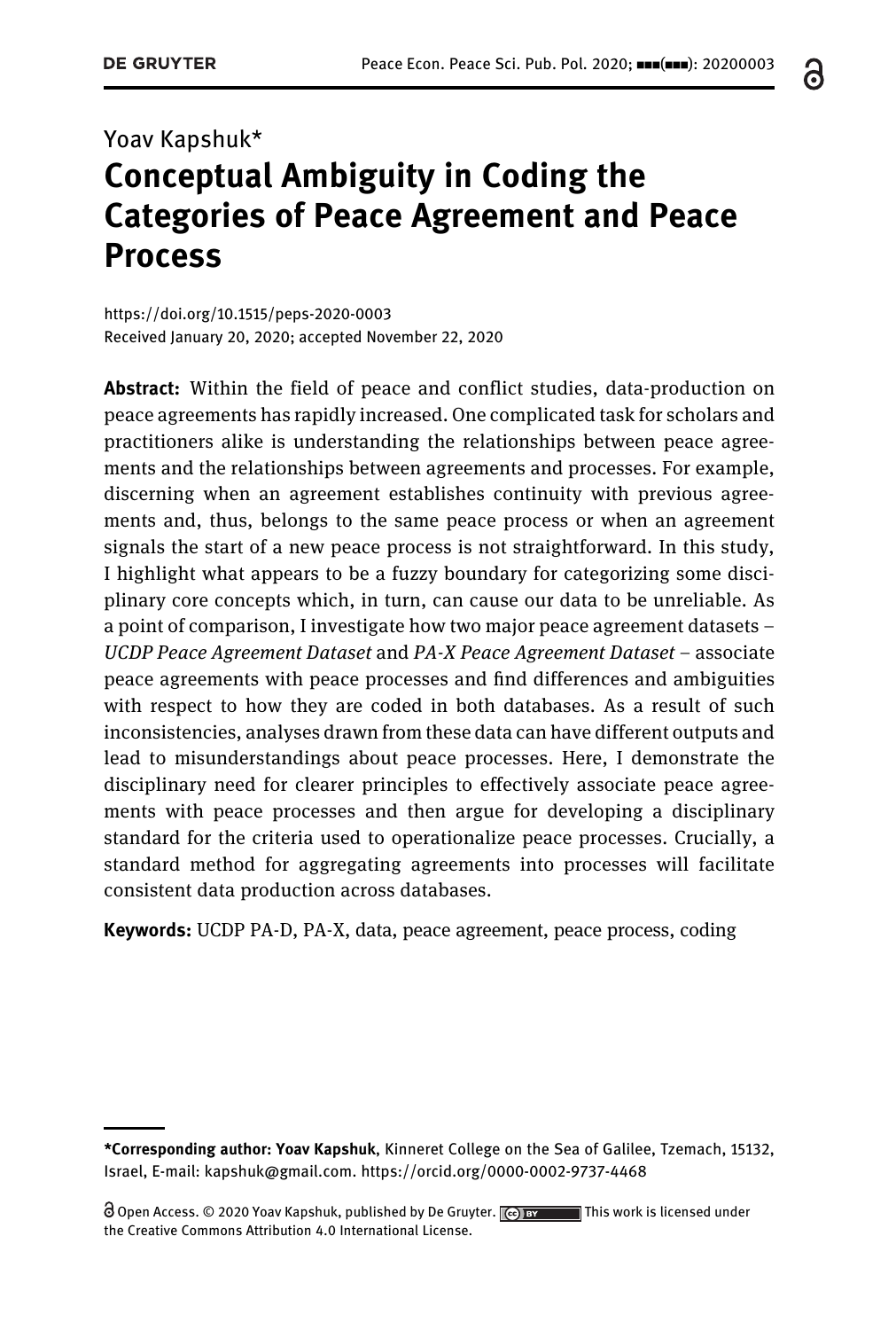### 1 Introduction

In December 2015 representatives of the Colombian government and the FARC guerrillas reached the 'Agreement on the victims of conflict', <sup>1</sup> a partial (interim) agreement that related to other agreements also signed during the peace process in Colombia [\(BBC 2016](#page-23-0)). In the field of data-production, understanding when an agreement has continuity with previous agreements and when an agreement initiates a new peace process is a complex task, as I will show through an examination of two major peace agreement datasets. For example, PA-X Peace Agreement Dataset [\(Bell et al. 2020\)](#page-23-1) associates the Colombian 'agreement on the victims of conflict' with a peace process (#101) that also contains the 2016 'final agreement for ending the conflict and building a stable and lasting peace', a comprehensive agreement based on all previous partial agreements between the FARC and the government. In contrast, UCDP (Uppsala Conflict Data Program) Peace Agreement Dataset ([Pettersson, Högbladh, and Öberg 2019\)](#page-23-2) associates the 'agreement on the victims of conflict' with a peace process (#111) that contains two more partial agreements but not the 2016 'final agreement for ending the conflict and building a stable and lasting peace,' which is associated with another peace process (#112). This kind of difference is due to a lack of cohesion between the categories of peace agreement and peace process (see [Appendix I](#page-24-0) for a comparison of all peace agreements, and how UCDP PA-D, and PA-X datasets sort them into peace processes).

In this study I question the disciplinary practice of coding individual peace agreements as belonging with particular peace processes. How and according to what agreed upon principles do we create the categories (e.g. conflict, process, agreement) to which we then assign items? And, if there is no disciplinary standard, can we claim that our data are reliable? In my investigation of how two major peace agreement datasets associate peace agreements with peace processes, I found differences between and inconsistencies within these two datasets. Such variation, I argue, is the outcome of creating coding schema for categories with inherently fuzzy boundaries. To this end, an agreement might logically be coded as belonging in one process but could, likewise, be argued that it also belongs in another.

In a given conflict, there are several kinds of agreements that make up a peace process: pre-negotiation agreements deal with the issues to be included in the agenda; partial or interim agreements, sometimes as framework agreements or 'intention agreements', form the basis for dealing with core conflict issues; and final status, full or comprehensive agreements, also called 'resolution

<sup>1</sup> Agreement on the Victims of Conflict, Comprehensive System for Truth, Justice, Reparation and Non-repetition, including the Special Jurisdiction for Peace; and Commitment on Human Rights.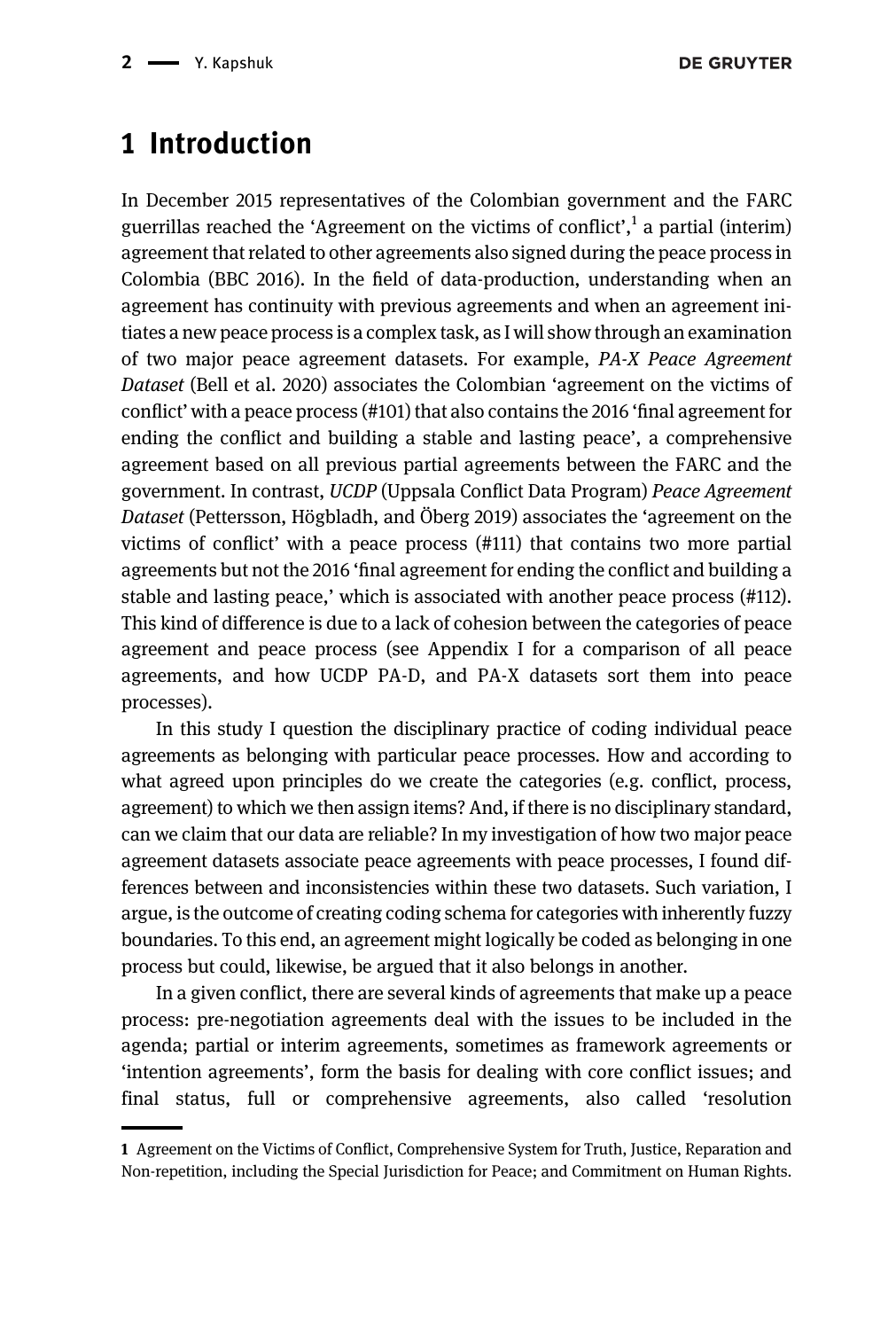agreements', deal with the core issues and signing these indicates that the parties have resolved all major contested issues and peace can follow [\(Bell 2003](#page-23-3), pp. 44–47; [Cox 2019,](#page-23-4) p. 469). However, in quantitative studies, peace agreements tend to be treated as monolith and few studies objectively examine the operation of data aggregation that associates peace agreements with peace processes. An exception is Ramzi Badran's ([Badran 2014](#page-23-5)) research that uses UCDP PA-D version II [\(Högbladh 2012](#page-23-6)) to calculate the rate of provisions in peace agreements. According to Bardan, a peace agreement is "a connected sequence of pacts rather than an isolated deal," and a peace process is the overall contract that emerges gradually from associating all agreements together. Therefore, a "series of interrelated accords within the same peace process are considered one peace agreement … regardless of the duration of the peace process, as long as the final act in the peace process confirms these accords and puts them into effect" (p. 194). Another study that does not refer to peace agreements as isolated events is Louise Malinder's Amnesty, Conflict and Peace Agreement dataset, which views amnesties as a process rather than an event. Malinder examines the timing of amnesties during the peace process, including the following stages: pre-negotiation, mid-negotiation, comprehensive agreement, and post-agreement ([Mallinder 2018\)](#page-23-7). However, as I will show, the duration and stages of peace processes vary from database to database and inconsistencies in the operationalization of coding is also present in both datasets. Thus, had Bardan relied on the PA-X instead of the UCDP PA-D, or had Malinder relied on UCDP PA-D instead of PA-X, their results would be different.

Besides these studies, Fontana et al. introduce 'The Political Agreements in Internal Conflicts Database' and argue that, among other things, the dataset would allow us "to investigate peace processes as a series of agreements and to understand better the relationship between agreements" [\(Fontana et al. 2020\)](#page-23-8). However, no further details, such as access to the dataset, are yet provided. There are also studies that examine questions of measurement of armed conflict. For instance, in the book 'Building and Using Datasets on Armed Conflicts', several papers deal with measures and definitions of armed conflicts and the reliability of conflict datasets [\(Kauffmann 2008\)](#page-23-9). In another recent study the authors focus on two concepts for measurement of armed conflicts: aggregation and continuity, including the difficulties of coding the start and end of a civil war [\(Sambanis and](#page-24-1) [Schulhofer-Wohl 2019](#page-24-1)). Studies that examine questions of measurement tend to focus on indicators of peace and how to measure them ([Guelke 2014; McCartney](#page-23-10) [and Nolan 2014](#page-23-10)), but none analyzes the lack of coherence between coding for the categories of peace agreement and peace process. This article aims to fill this gap.

The differences between and inconsistencies within these two major databases, UCDP PA-D and PA-X will potentially cause unreliable analyses resulting in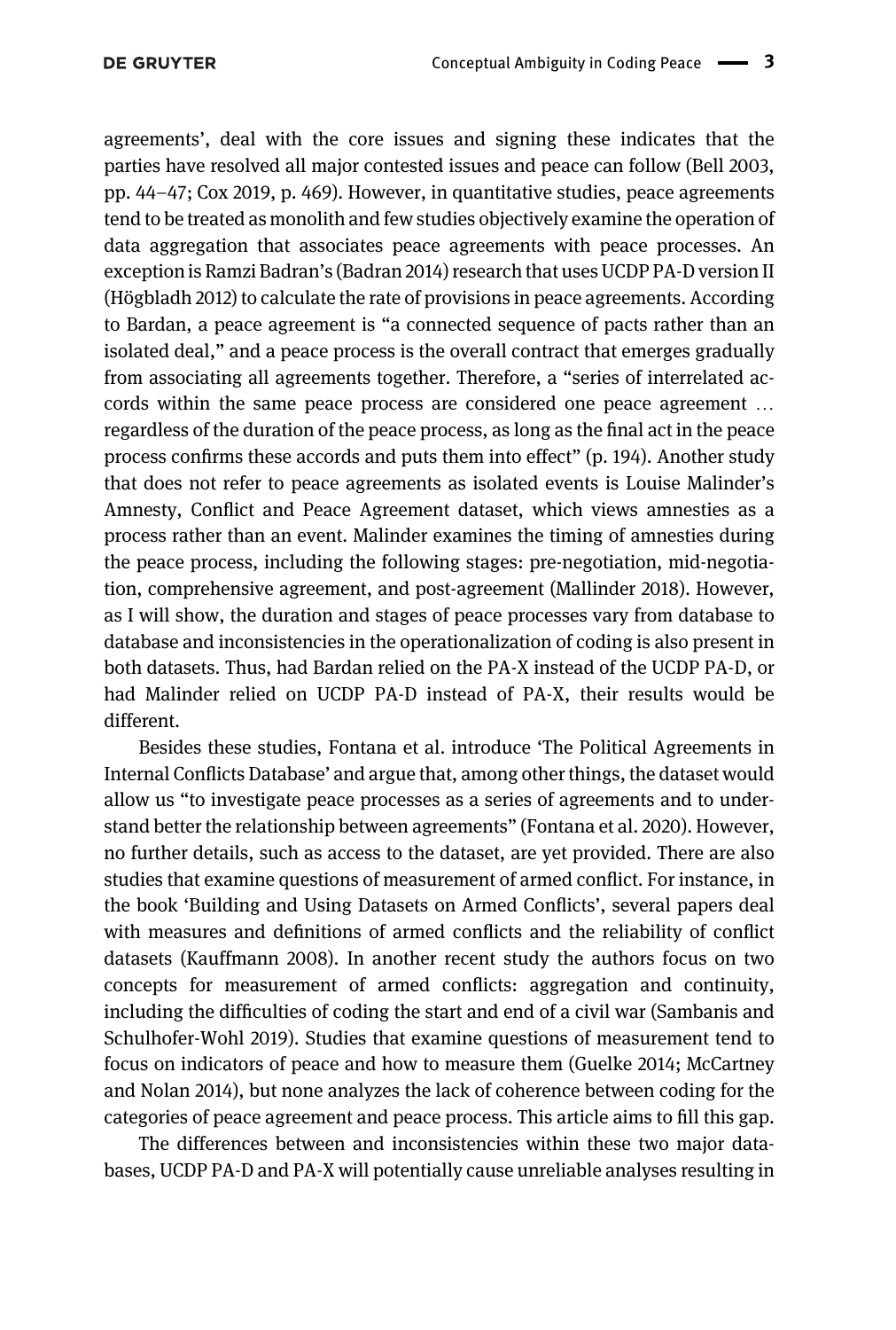different data. Associating the same agreements with different processes in the two datasets has substantive implications for scholarship on peace processes because any attempts to draw conclusions about the relationships between agreements in a peace process would differ. For example, what different conclusions can one draw from the example above, in which PA-X associates the 'agreement on victims of conflict' with a process that ends in a comprehensive agreement and the UCDP PA-D associates it with a process that does not end in a comprehensive agreement? Scholarship and predictive knowledge gleaned about the relationship of continuity between different peace agreements reached during a peace process would be different depending on the dataset. When relying on PA-X, one could argue for a positive relationship between dealing with the issue of victims of conflict and signing the comprehensive agreement, while data from UCDP PA-D indicates a negative relationship.

The structure of the article and argument are as follows. First I present differences in defining peace agreements and processes and in sorting agreements to processes in each dataset. Next, I show that in both datasets the categories of peace agreement and peace process have fuzzy boundaries, which results in inconsistencies in how the databases aggregate agreements with processes. Then, I demonstrate how each dataset results in different rates of elements included in any given peace process. For this purpose, I focus on truth and reconciliation, two negotiated provisions that have long-term significance beyond a single signed agreement and are, therefore, suitable to be examined throughout a peace process. As a result of such differences and inconsistencies, I then argue for developing a disciplinary standard for the criteria used to operationalize peace processes and for aggregating agreements to processes which, in turn, will facilitate consistent data production across databases. Establishing clear criteria may lead researchers to build a new dataset where peace processes are the primary unit of analysis.

# 2 Differences Between UCDP PA-D and PA-X **Datasets**

The latest version of the UCDP Peace Agreement Dataset, version 19.1, includes all peace agreements between warring parties active in the UCDP data, from the period of 1975–2018 ([Pettersson, Högbladh, and Öberg 2019](#page-23-2)). In all, the dataset covers 355 peace agreements, found in 34% of all conflicts recorded in the UCDP Armed Conflict Dataset, version 19.1, during the time period. According to the UCDP definition, a state-based armed-conflict involves violence between states or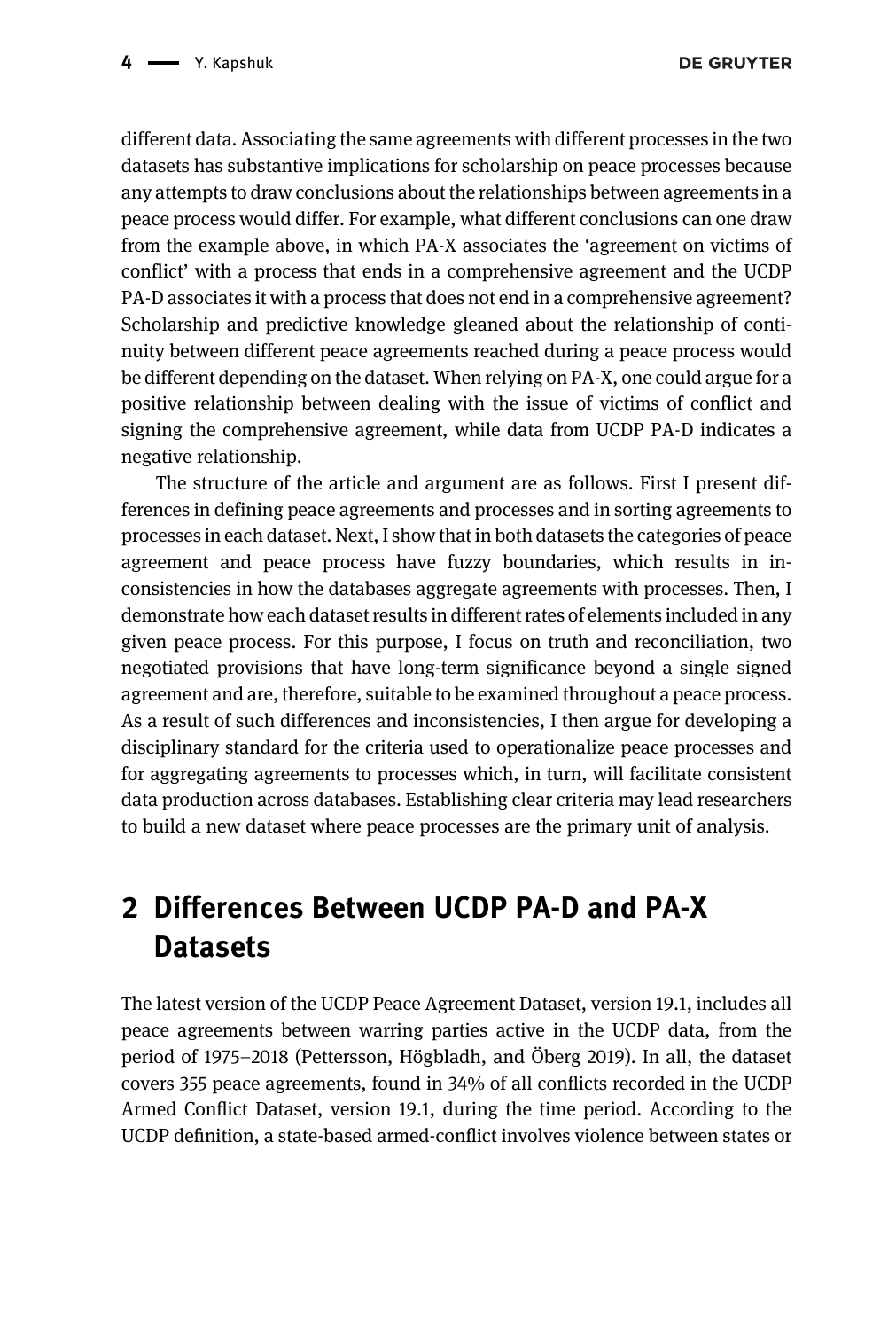violence between a state government and a rebel group during which the use of armed force between two parties results in at least 25 battle-related deaths in a year [\(Pettersson, Högbladh, and Öberg 2019,](#page-23-2) p. 581). According to UCDP, "peace agreements address the incompatibility, or conflict issue, stated by the warring parties, by either settling all or part of it, or by clearly outlining a process for how to regulate it". A peace process is defined as "a formal process in which the warring parties either have decided to settle the incompatibility in a process in which one issue at the time is regulated by an agreement, or where an agreement that builds on a previous peace agreement is signed" ([Harbom, Hogbladh, and Wallensteen](#page-23-11) [2006,](#page-23-11) p. 623–624). By this definition, a peace process can include as few as one to any number of agreements. The dataset also includes a variable named 'frame' that examines 'when in the peace process was the peace agreement signed': [1] in a process and not as the final agreement in the ongoing process; [2] as a final agreement ending a peace process or outside a peace process as a single agreement; [3] an agreement that reaffirmed a final peace agreement ([Högbladh](#page-23-12) [2019](#page-23-12), p. 9).

PA-X v.3 of the Political Settlement Research Program at the University of Edinburgh contains 1832 peace agreements from 1990 through 2019 ([Bell et al.](#page-23-1) [2020](#page-23-1)). According to PA-X, a conflict is defined as "armed or military violence, causing more than 25 conflict-related deaths in one year," and peace agreements are defined as "formal, publicly available documents, produced after discussion with conflict protagonists and mutually agreed to by some or all of them, addressing conflict with a view to ending it." PA-X contains far more documents defined as peace agreements than the UCDP PA-D because the PA-X definition of a peace agreement is broader. Peace agreements according to PA-X "… often avoid or redefine the incompatibility stated by the main armed actors, to address deeper root causes which precipitated the onset of armed conflict" ([Bell and Badanjak](#page-23-13) [2019](#page-23-13), p. 453). According to PA-X a peace process is also called a "transition process". A peace or transition process is defined as "a formal attempt to bring political and/or military protagonists of conflict to some sort of mutual agreement as to how to end the conflict" ([Bell and Badanjak 2019](#page-23-13), p. 453).

All peace agreements in the UCDP PA-D received codes for peace process, according to information collected and updated in the UCDP Conflict Encyclopedia (UCDP database). Three hundred fifty five peace agreements are associated with 142 peace processes, a ratio of 2.5 agreements per peace process. However, there are peace processes with just one agreement, such as the 2018 process between the government of Ethiopia and the Ogaden National Liberation Front (process No. 142) and processes with more than 10 agreements, such as the 2002–2005 peace process between the government of Sudan and the Sudan People's Liberation Movement (process No. 62), in which after 13 partial agreements, a full peace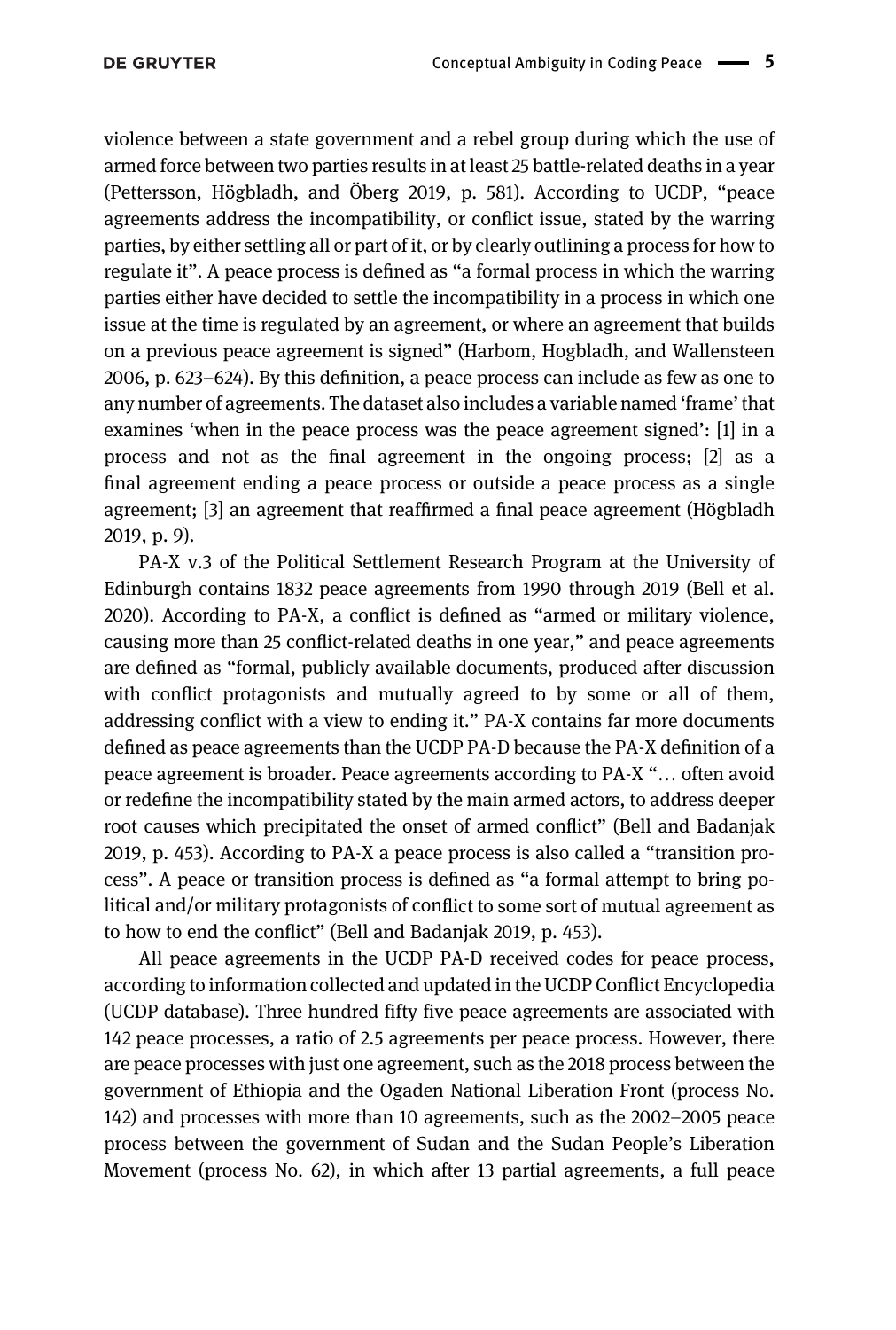agreement was reached in 2005. There are also peace processes with long breaks between agreements, such as a peace process between Eritrea and Ethiopia (process No. 66) in which two peace agreements from the year 2000 and two from 2018 are coded as belonging to the same peace process.

All peace agreements in the PA-X are coded for peace processes according to information collected from country-specific websites and literature. In all, 1832 peace agreements are associated with 158 peace processes, a ratio of 11 agreements per process. This ratio is much higher than the UCDP PA-D of 2.5 agreements per peace process. These data raise questions about why the average number of agreements per peace process differs so dramatically? One possible answer is that PA-X defines agreement more broadly and, thus, includes more documents as such than the UCDP PA-D. For instance, the Trilateral Statement on the Middle East Summit at Camp David (Camp David II) is an agreement included in PA-X but not in UCDP PA-D

### 3 Inconsistencies Associating Agreements with Processes within each Dataset

Identifying the point at which a peace process begins and ends is often tricky because both datasets also have internal inconsistencies in sorting agreements with processes. For example, [Table 1a](#page-6-0) contains some UCDP variables of the conflict 'Israel: Palestine' (conflict No. 234), showing nine peace agreements, starting with the 'Oslo Agreement' in 1993 and ending with the 'Annapolis Conference Joint Understanding on Negotiations' in 2007. The nine peace agreements are associated with four peace processes (# 50, 51, 52, 92). Peace Process No. 50 includes four peace agreements, the centre of which is the Oslo I Agreement. Peace Process No. 51 includes the Oslo II Agreement and the Hebron Agreement. However, if we use UCDP's own definition of peace process, Oslo II is a direct continuation of Oslo I, so there is no reason to separate them into two peace processes. Additionally, the 'framework' variable is coded as '1' for all four agreements in process No. 50 (all nine, in fact, have this coding), which means these agreements were signed as part of an ongoing process and not as the final agreement ending a process. Since these agreements were still in force when the Oslo II Agreement was signed between the same signatories, the expectation is that the Oslo II agreement would be a continuation of the same process (No. 50) and not as a beginning of a new process (No. 51) as it is actually coded.

Moreover, peace process No. 52 includes the Wye Memorandum and the Sharm El-Sheikh Memorandum, however I cannot think of a reason to lump them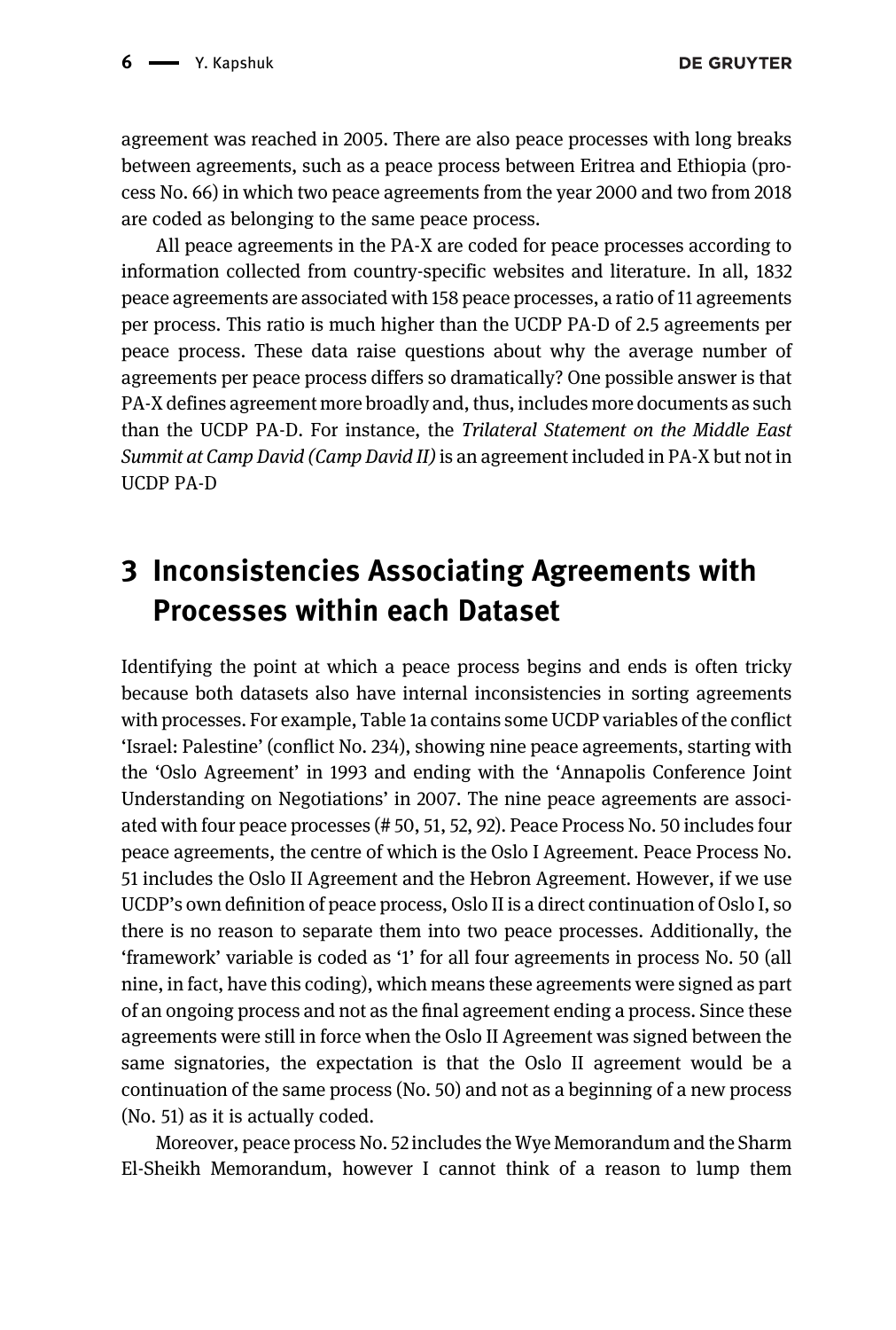| Conflict                  | <b>Date</b> | <b>Process</b> | Agreement                                                                                           | <b>Frame</b> |
|---------------------------|-------------|----------------|-----------------------------------------------------------------------------------------------------|--------------|
| Israel: Palestine<br>1993 |             | 50             | Declaration of rind pies on<br>interim self-government<br>arrangements/Oslo agreement               | $\mathbf{1}$ |
| <b>Israel: Palestine</b>  | 1994        | 50             | Agreement on the Gaza strip<br>and the Jericho area                                                 | $\mathbf{1}$ |
| Israel: Palestine         | 1994        | 50             | Agreement on reparatory<br>transfer of powers and<br>responsibilities between Israel<br>and the PLO | $\mathbf{1}$ |
| Israel: Palestine         | 1995        | 50             | Protocol on further transfer of<br>powers and<br>responsibilities                                   | $\mathbf{1}$ |
| Israel: Palestine         | 1995        | 51             | Israeli-Palestinian interim<br>agreement on the<br>West Bank and the Gaza strip/<br>Oslo II         | $\mathbf{1}$ |
| Israel: Palestine         | 1997        | 51             | Protocol on redeployment in<br>Hebron                                                               | $\mathbf{1}$ |
| Israel: Palestine         | 1998        | 52             | The wye river memorandum                                                                            | $\mathbf{1}$ |
| <b>Israel: Palestine</b>  | 1999        | 52             | The Sharm el-Sheik memoran-<br>dum wye II                                                           | $\mathbf{1}$ |
| Israel: Palestine         | 2007        | 92             | Annapolis conference joint un-<br>derstanding on negotiations                                       | $\mathbf{1}$ |

<span id="page-6-0"></span>Table 1a: Israel: Palestine at the UCDP PA-D.

together, separate from the rest, when each agreement was signed by a different prime minister of Israel. Peace Process No. 92 includes the Annapolis Conference. This agreement is separated from previous agreements that collapsed after the failure of the July 2000 Camp David Conference and the outbreak of the Al-Aqsa Intifada in September 2000. Therefore, in the Israel/Palestine case, and according to the UCDP definition of peace process, the eight agreements signed until 2000 when the Oslo process collapsed, and the al-Aqsa Intifada broke out, should be included in one peace process. Another optional division may be in accordance with the time when Israeli Prime Minister Yitzhak Rabin was assassinated, November 1995, which many consider an end to the peace process.

Deciding which agreement is the beginning of a process and which agreement is the end of a process is complicated and we have no established criteria for such coding. The UCDP PA-D's definition of a peace process raises questions reflected in many cases. For instance, the two peace agreements between Ethiopia and Eritrea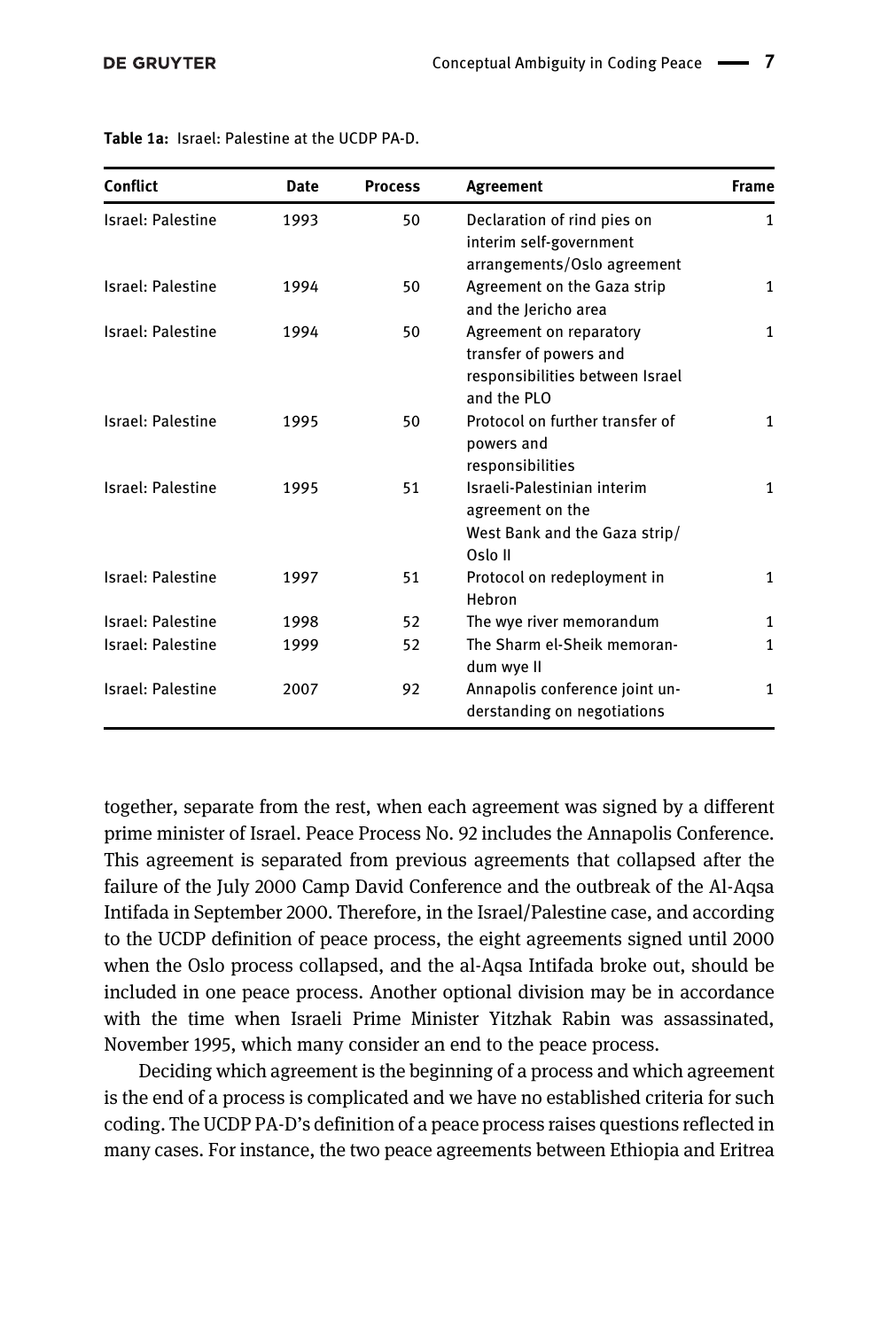signed in 2018 might be considered a continuation of the two agreements signed between them in 2000? If, for example, the 2018 agreements mention the agreements from 2000, then it might meet the definition for continuity. Following this same logic, peace agreements between the government of Colombia and the FARC signed between 1999 and 2002 should be included in the same peace process as the agreements signed in 2012–2016 between the same parties. However, in practice, the UCDP PA-D associates the agreements with different peace processes. In the case of Colombia, coding a negotiation that began in 2012 as a different process than one that began in 1999 stems from a change in leadership and because the agreements between 2012 and 2016 succeeded in reaching an end to the conflict while the agreements between 1999 and 2002 failed. Moreover, according to the UCDP PA-D, even the eight agreements signed between 2012 and 2016 are not associated with the same process but with two different processes (No's. 111 and 112). It is the case that all the agreements are related for they all address in one way or another the same protracted conflict; the problem is coding them according to ambiguous definitions that include vague language like "agreements built on previous peace agreements …" belong to the same process. What does "built on" mean? Without operationalizing the core concepts of this field, the coding is unreliable across data production endeavors.

As with UCDP PA-D, the point at which a peace process begins and ends is also ambiguous with the PA-X Dataset. For example, if we examine the Israeli-Palestinian conflict, as seen in [Table 1b,](#page-8-0) all 33 agreements between Israelis and Palestinians are coded by PA-X as one peace process: "the Israeli-Palestinian peace process", No. 63. However, some might argue that after the Camp David conference failed and the Al-Aqsa Intifada broke out in 2000, any renewed contact between the parties could be considered a new peace process. Another dispute regards the decision to include the 2012 ceasefire agreement between Israel and Hamas as part of the Israeli-Palestinian peace process. After all, there is a big difference between an agreement that promotes a peace process and an agreement that promotes a ceasefire. Also, the party that signed the agreement is not Fatah or the Palestinian Authority, as in previous agreements, but Hamas, which is not recognized as legitimate by Israel.

Another wonder is the decision to include the Treaty of Peace between the State of Israel and the Hashemite Kingdom of Jordan as part of the Israeli-Palestinian peace process. Of course, the cases are related, which PA-X indicates by naming the agreements as Israel-Jordan (Palestine) conflict. However, the agreements between Israel and Jordan should be associated with a separate peace process from the agreements between Israel and the PLO because a peace process is defined as an attempt to bring political and/or military protagonists of conflict to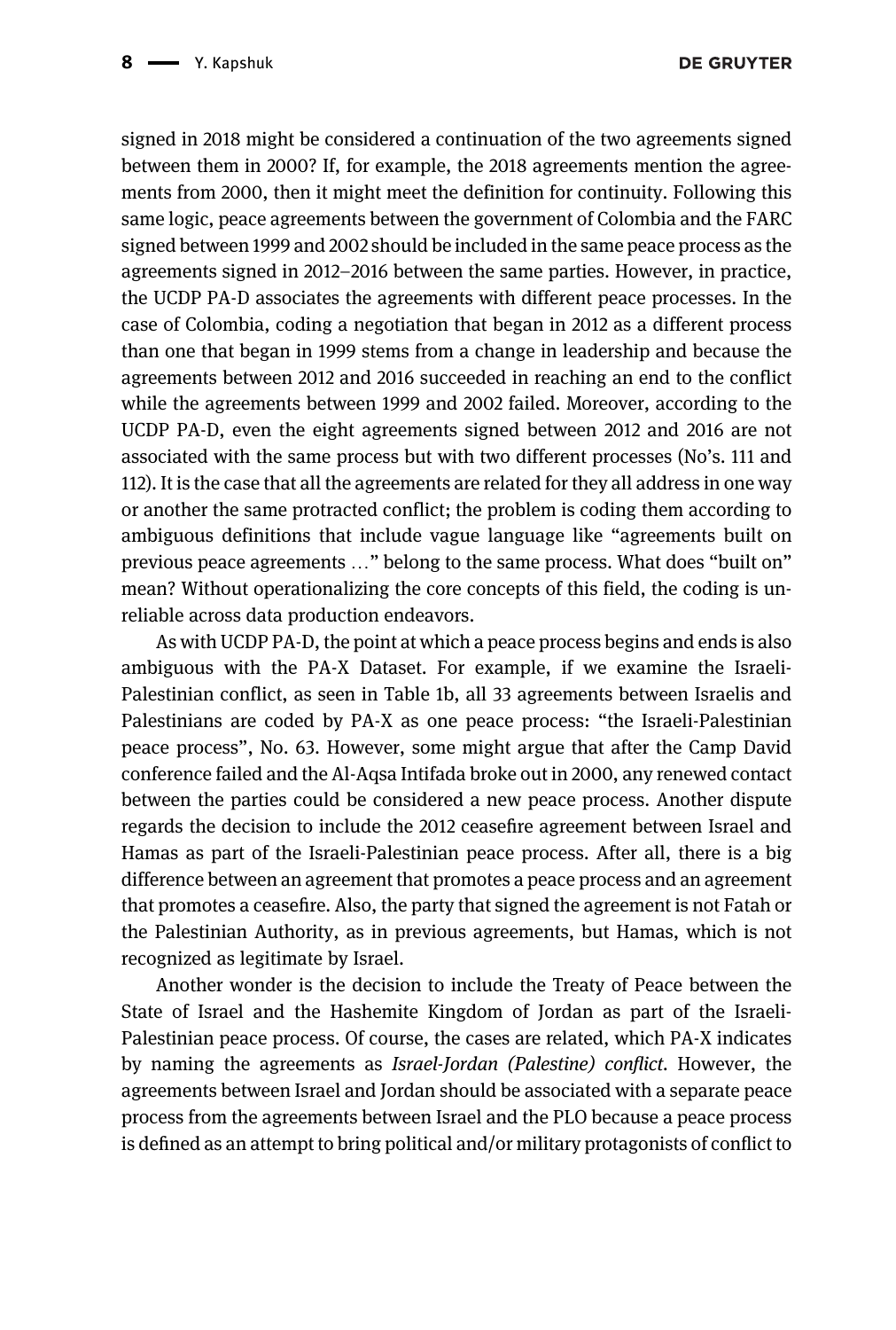| <b>Conflict</b> | Date | <b>Process</b> | <b>Agreement</b>                                   | <b>Stage</b>  |
|-----------------|------|----------------|----------------------------------------------------|---------------|
| Israel/         | 1991 | 63             | Letter of invitation to Madrid peace               | Pre           |
| (Palestine)     |      |                | conference                                         |               |
| Israel/         | 1991 | 63             | Israel/PLO recognition - exchange of               | Pre           |
| Palestine       |      |                | letters                                            |               |
| Israel/         | 1993 | 63             | Declaration of principles on interim               | <b>SubPar</b> |
| Palestine       |      |                | self-government arrangements ('Oslo<br>Accords')   |               |
| Israel/Jordan/  | 1993 | 63             | Agreed common agenda                               | Pre           |
| (Palestine)     |      |                |                                                    |               |
| Israel/         | 1994 | 63             | Agreement on the Gaza strip and the                | SubPar        |
| Palestine       |      |                | Jericho area ('Cairo Agreement')                   |               |
| Israel/         | 1994 | 63             | Agreement on preparatory transfer of               | Imp           |
| Palestine       |      |                | powers and responsibilities                        |               |
| Israel/Jordan/  | 1994 | 63             | Treaty of peace between the sate of                | SubComp       |
| (Palestine)     |      |                | Israel and the Hashemite Kingdom of                |               |
|                 |      |                | lordan                                             |               |
| Israel/Jordan/  | 1994 | 63             | The Washington declaration                         | Pre           |
| (Palestine)     |      |                |                                                    |               |
| Israel/         | 1994 | 63             | Letters exchanges between PLO Chair-               | SubPar        |
| Palestine       |      |                | men Yasser Arafat and Israeli Prime<br>Minister M  |               |
| Israel/         | 1994 | 63             | Protocol on economic relations                     | Pre           |
| Palestine       |      |                |                                                    |               |
| Israel/         | 1995 | 63             | Israeli-Palestinian interim agreement              | <b>SubPar</b> |
| Palestine       |      |                | on the West Bank and the Gaza strip<br>('0slo II') |               |
| Israel/         | 1995 | 63             | Protocol on further transfer of powers             | <b>SubPar</b> |
| Palestine       |      |                | and responsibilities                               |               |
| Israel/         | 1995 | 63             | Annex I, protocol concerning rede-                 | SubPar        |
| Palestine       |      |                | ployment and security arrangements                 |               |
|                 |      |                | (Oslo II)                                          |               |
| Israel/         | 1995 | 63             | Annex II, protocol concerning elections            | SubPar        |
| Palestine       |      |                | (Oslo II)                                          |               |
| Israel/         | 1995 | 63             | Annex III, Concerning Civil Affairs                | <b>SubPar</b> |
| Palestine       |      |                | (Oslo II)                                          |               |
| Israel/         | 1995 | 63             | Annex IV, protocol concerning legal                | SubPar        |
| Palestine       |      |                | affairs (Oslo II)                                  |               |
| Israel/         | 1995 | 63             | Annex V, protocol on economic re-                  | <b>SubPar</b> |
| Palestine       |      |                | lations (Oslo II)                                  |               |
| Israel/         | 1995 | 63             | Annex VI, protocol concerning Israeli-             | SubPar        |
| Palestine       |      |                | Palestinian cooperation programs<br>(Oslo II)      |               |

#### <span id="page-8-0"></span>Table 1b: Israel/Palestine at the PA-X.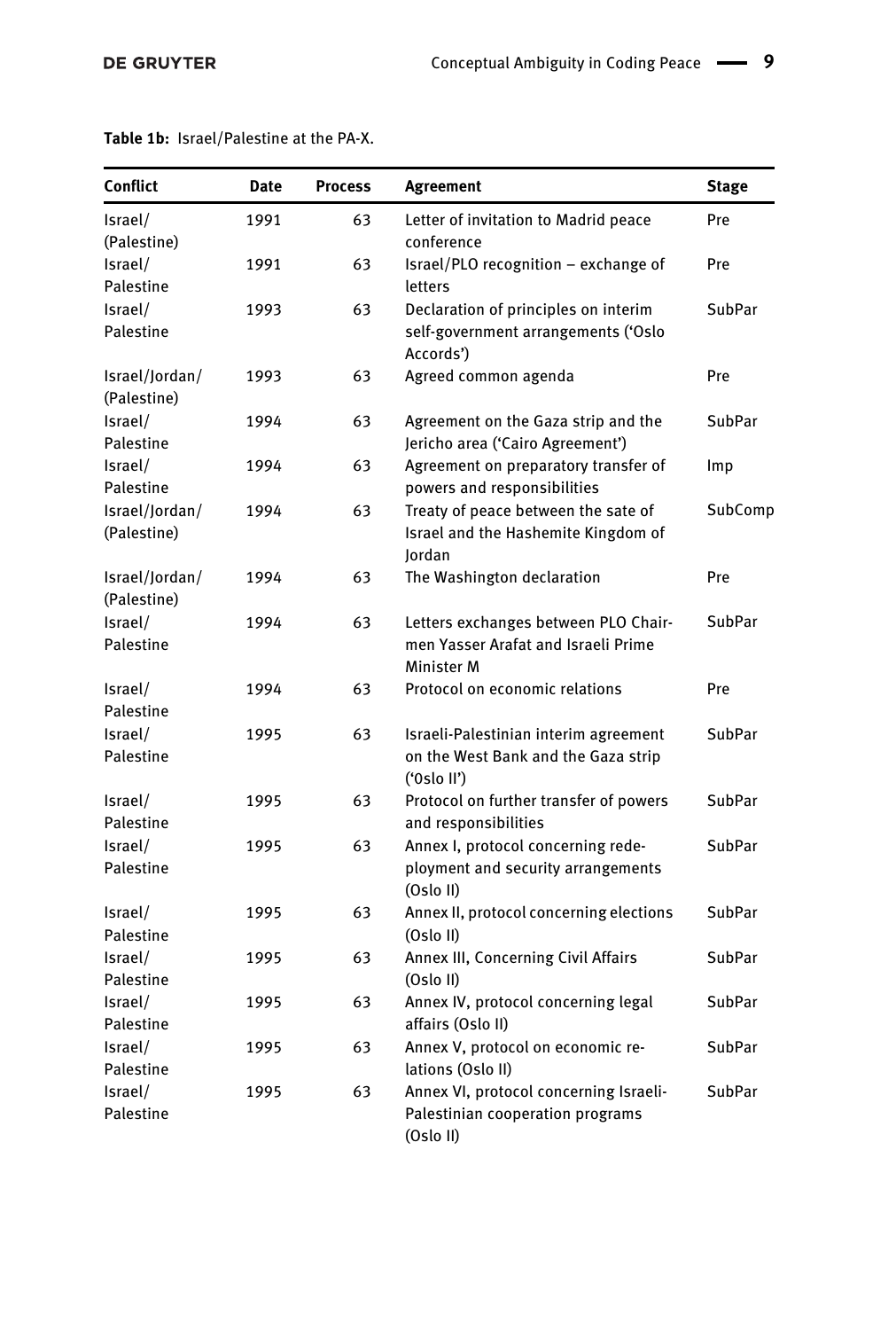| <b>Conflict</b> | <b>Date</b> | <b>Process</b> | Agreement                                 | <b>Stage</b>  |
|-----------------|-------------|----------------|-------------------------------------------|---------------|
| Israel/         | 1995        | 63             | Annex VII, release of Palestinian pris-   | <b>SubPar</b> |
| Palestine       |             |                | oners and detainees (Oslo II)             |               |
| Israel/Jordan/  | 1996        | 63             | Declaration on cooperation on water-      | SubPar        |
| (Palestine)     |             |                | related matters                           |               |
| Israel/         | 1996        | 63             | Agreement on the temporary interna-       | SubPar        |
| Palestine       |             |                | tional presence in the City of Hebron     |               |
| Israel/         | 1997        | 63             | Protocol concerning the redeployment      | Imp           |
| Palestine       |             |                | in Hebron                                 |               |
| Israel/         | 1997        | 63             | Agreement on temporary international      | Imp           |
| Palestine       |             |                | presence in the City of Hebron (II)       |               |
| Israel/         | 1997        | 63             | Note for the record                       | Imp           |
| Palestine       |             |                |                                           |               |
| Israel/         | 1998        | 63             | Wye river memorandum                      | lmp           |
| Palestine       |             |                |                                           |               |
| Israel/         | 1999        | 63             | Sharm El Sheikh memorandum                | <b>Imp</b>    |
| Palestine       |             |                |                                           |               |
| Israel/         | 1999        | 63             | Protocol concerning safe passage be-      | Imp           |
| Palestine       |             |                | tween the West Bank and the Gaza<br>strip |               |
| Israel/         | 2000        | 63             | Trilateral statement on the Middle East   | Pre           |
| Palestine       |             |                | summit at Camp David (Camp David II)      |               |
| Israel/         | 2003        | 63             | A performance based roadmap to a          | Pre           |
| Palestine       |             |                | permanent two-state solution              |               |
| Israel/         | 2005        | 63             | Agreed principles for Rafah crossing      | <b>SubPar</b> |
| Palestine       |             |                |                                           |               |
| Israel/         | 2005        | 63             | Agreement on movement and access          | <b>SubPar</b> |
| Palestine       |             |                |                                           |               |
| Israel/         | 2007        | 63             | Annapolis conference joint under-         | Pre           |
| Palestine       |             |                | standing on negotiations                  |               |
| Israel/         | 2012        | 63             | Understanding regarding ceasefire in      | Cea           |
| Palestine       |             |                | Gaza strip                                |               |

#### Table 1b: (continued)

end the conflict. Again, upon what criteria are we defining categories and aggregating agreements to processes?

The definition of peace process in PA-X is broad. Not unlike the 33 agreements that make up the Israel-Palestine process, in Burundi there are 22 peace agreements between the government and various rebel groups associated with process No. 16, named 'Arusha and related peace process'. It is accurate that all agreements are indeed related to the 2000 Arusha agreement in one way or another; however, the Arusha agreement was not signed by two main rebel groups: CNDD-FDD and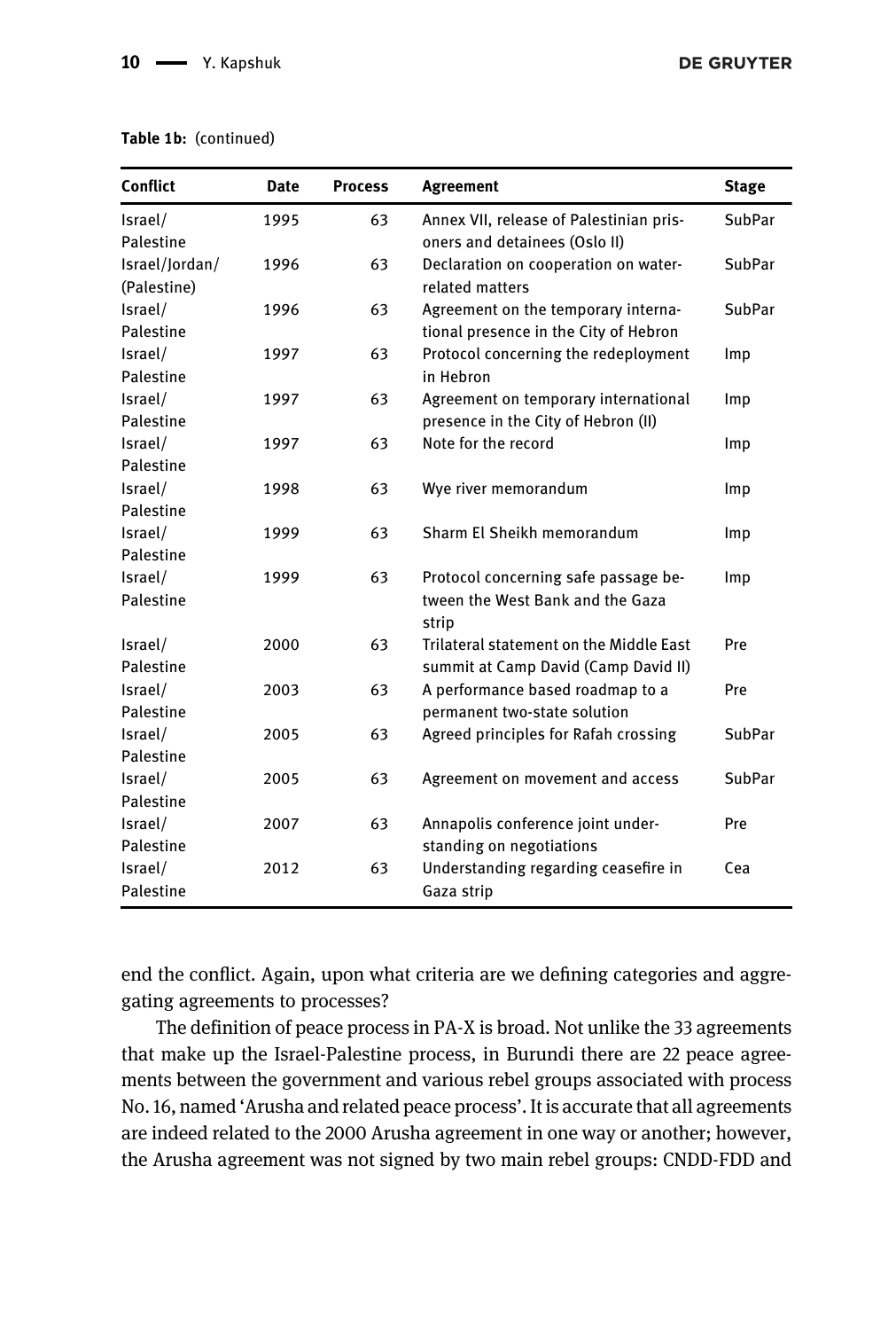Palipehutu-FNL. In 2003, the main group CNDD-FDD began negotiating with the government and signed four agreements that resulted in a comprehensive agreement ('The Global ceasefire agreement between the Transitional Government and the CNDD-FDD of Mr. Nkúrunziza') which ended the conflict between the government and the CNDD-FDD. However, it was not until 18 June 2006 that an initial agreement was signed between the government and the Palipehutu-FNL. After several rounds of negotiations and agreements, on 4 December 2008, the parties signed the comprehensive peace agreement ('Declaration of the Summit of the Heads of State and Government of the Great Lakes region on the Burundi Peace Process') that ended the conflict between the government and the Palipehutu-FNL.

Thus, while all agreements do in fact relate to the Arusha agreement, in practice there are at least three separate peace processes each of which culminated in a comprehensive agreement that ended the conflict between the government and one of the factions. And, crucially, each process comprises myriad related peace agreements. For example, once the June 18, 2006 'Dar-es-Salaam Agreement on Principles Towards Lasting Peace, Security, and Stability in Burundi' was signed, all agreements between the government and the Palipehutu-FNL take this agreement as the starting point of the process until the final agreement.

Another example comes from Uganda. From 1998 a dialogue was held between the government and UNRF II, and in 2002 the parties signed the comprehensive Yumbe peace agreement, after which the UNRF II disarmed and the conflict ended. This agreement is coded as belonging to peace process No. 120. However, other agreements signed in 2007–2008 between the government of Uganda and the LRA are also associated with this same peace process. The initiative for the 2007–2008 agreements began in 2006 with 'the Juba process,' a separate process with different actors than the one from 1998 to 2002. So, the question remains according to what criteria are agreements sorted into processes?

### 4 Aggregating Data from Agreements to Processes

The inconsistencies of associating agreements with processes both within and between the two datasets raises difficulties in obtaining reliable data regarding agreed upon issues in any peace process. I will show the difficulties with data reliability between the two datasets using two negotiated issues of long-term significance far beyond a single signed agreement and, therefore, suitable to be examined in a peace process. The issues are truth and reconciliation. In Truth, the intention is to agree on mechanisms to investigate the wrongs that occurred during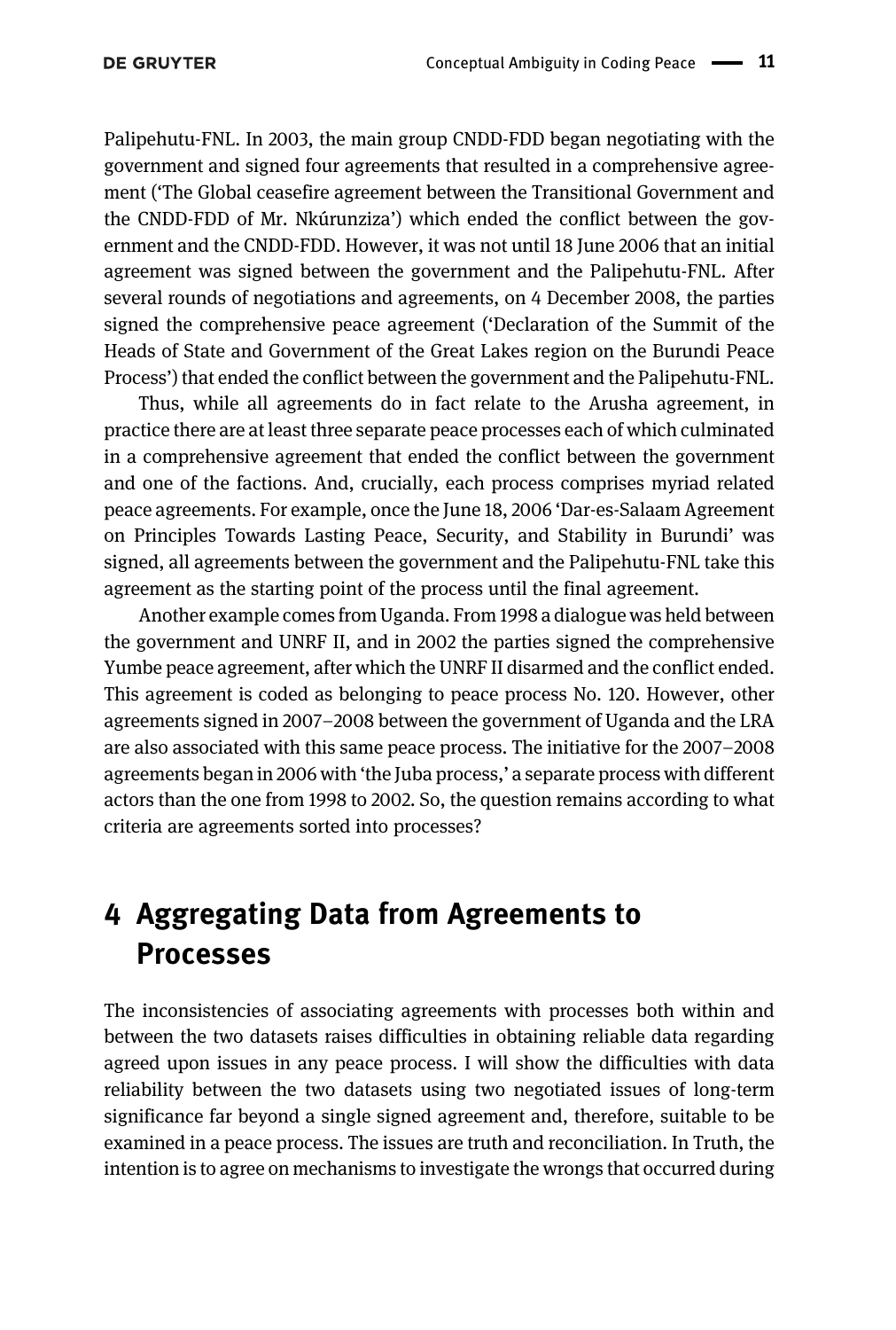the conflict and in reconciliation the intention to agree on mechanisms for dialogue and the healing of the conflicting societies. In this section, I will first discuss the way in which truth and reconciliation appear in peace agreements, as well as the way to codify only the places when there is a commitment to actions to achieve truth or reconciliation. I will then show how agreement-level data are grouped into a process-level in each of the datasets, thereby highlighting the difference in the data obtained.

#### 4.1 Truth and Reconciliation

Searching for the "truth" about the conflict requires exploring its history. In most cases, each party has its own "truth" which contradicts the other party's truth and usually sees the other side as threatening and scary. This may be one of the reasons for the continuation and establishment of the conflict between the parties, or the so-called historical narrative of the conflict [\(Bashir 2011](#page-23-14)). Moreover, each side of the conflict, and especially the more dominant one, works to hide the wrongs it committed. An investigation into the history of the conflict, as well as the disclosure of history, may be undertaken in a number of ways, such as hearing testimony from victims, confession of wrongdoers, and establishing committees to investigate historical wrongs and publish reports that reveal the results of the investigation, or 'truth commissions' [\(Hayner 2010\)](#page-23-15).

In coding for language that indicates a provision of 'truth' in peace agreements, it is not enough to simply identify general statements about the importance of the truth. There must be a commitment to provide for a body to investigate the past. In other words, there must be a substantial commitment to adopt a mechanism for the investigation of truth and dealing with the past, such as a timetable for the operation of such a body, a date for its establishment, its participants, etc.

An example of language indicating the provision of truth can be seen in the peace process in Mali (Pacte National agreement), which contains a substantive commitment to a creation of an independent commission of enquiry within 15 days after the signature of the pact. Section 14 details the mandate of the commission:

The Independent Commission of Enquiry will enquire into all the events which have taken place in Mali with relation to the problems of the North, specifically: crimes committed against the civil populations in their physical and moral persons as well as their properties, violations of the environment and destruction of livestock, theft, pillage and every act of vandalism and damage. The Commission will work to define the responsibility for such acts, their consequences, to evaluate the damages and compensations due to victims (Pacte National Agreement, 1992, article 14).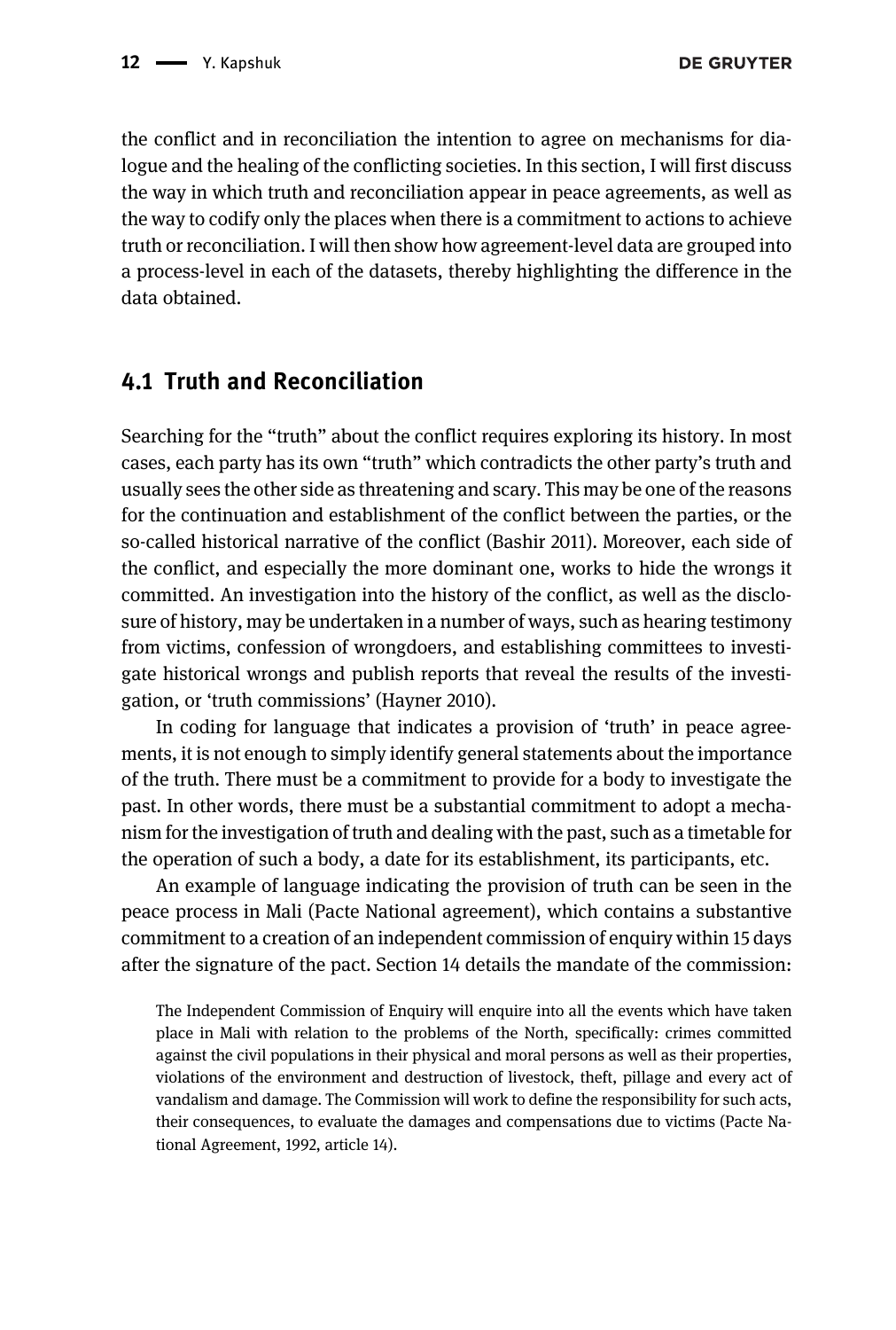Another example can be seen in the El Salvadorian peace process (the Mexico Agreement), which contains a commitment to create a truth commission:

Commission on the Truth: Agreement has been reached to establish a Commission on the truth … The Commission shall be entrusted with the task of investigating serious acts of violence that have occurred since 1980 and whose impact on society urgently requires that the public should know the truth … (Mexico Agreement, 1991, article IV).

The concept of reconciliation is sometimes amorphous. What is meant by reconciliation is that the interaction between former opponents undergoes a transformation, focusing on "devastating perceptions and behaviours toward the other side of the conflict, toward constructive relationships and lasting peace" [\(Brou](#page-23-16)[néus 2003,](#page-23-16) p. 3). A reconciliation process creates and consolidates the relationship between the disputed parties, a transformation of attitudes and feelings of the parties towards each other and its conflict and history [\(Bar-Tal 2000; Govier and](#page-23-17) [Prager 2003; Skaar 2013](#page-23-17)). Although reconciliation does not guarantee that there will be no future disagreements between the parties, "it assures that the relationship will not return to the situation where the existential legitimacy of each party is challenged" ([Rouhana 2011,](#page-24-2) p. 296).

In coding for language that indicates the provision of 'reconciliation' in peace agreements, as in coding for 'truth', it is not enough to find general statements about the importance of reconciliation. There needs to be a substantive commitment for actions aimed at reconciliation. For example, committees to reach dialog, healing, and reconciliation between disputed groups or societies. There must be a substantial commitment to adopt a mechanism for achieving reconciliation.

An example of the language used for reconciliation can be seen in the peace process in Tajikistan between the government and the United Tajik Opposition (UTO). In February 2007 the parties signed 'the Statute of the Commission on National Reconciliation', which establishes a commission on national reconciliation, providing its composition, main functions and timeframe:

- 2. The purview of the Commission includes the whole range of problems associated with national reconciliation. Its tasks shall be to implement the agreements reached in the course of the inter-Tajik talks, to promote the creation of an atmosphere of trust and mutual forgiveness and to institute a broad dialogue among the various political forces in the country with a view to restoring and strengthening civil accord in Tajikistan.
- 3. The Commission is a temporary body, established for the transition period. It shall cease its activity after the convening of the new Parliament and the formation of its leadership structures. The Commission on National Reconciliation shall begin its work two weeks after the signing of the Protocols on military and political issues [\(The Statute of the](#page-24-3) [Commission on National Reconciliation 2007](#page-24-3)).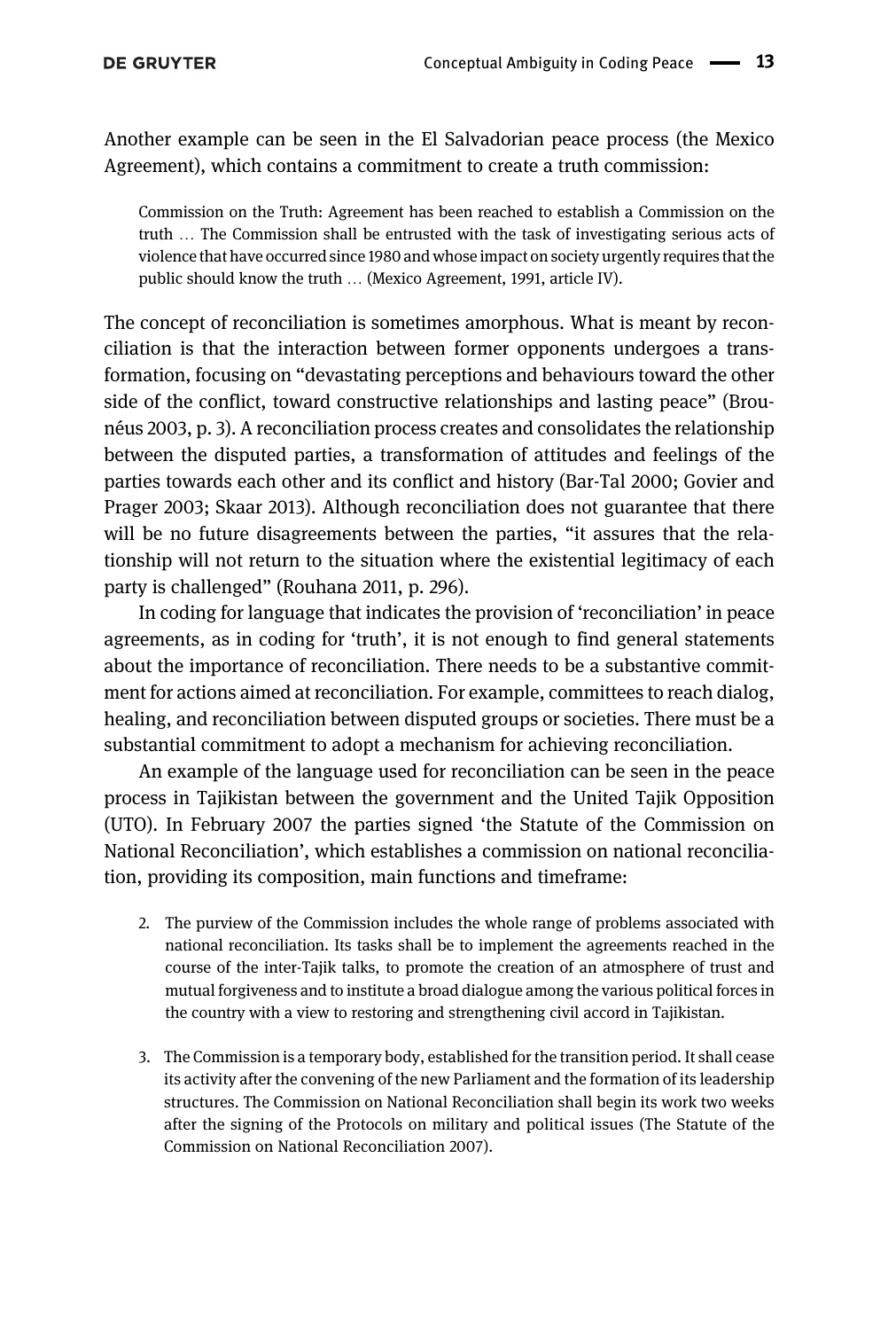**DE GRUYTER** 

Another example can be seen in the Bougainville Peace Agreement between the government of Papua New Guinea and the Bougainville Revolutionary Army (BRA). In August 2001, the parties signed the Bougainville Peace Agreement. Under the title 'reconciliation, and unified structures for Bougainville', several articles detail the importance of reconciliation:

338. The success of the peace process has been based on resolution of tensions and differences through a wide range of reconciliation efforts. 339. Reconciliation has many aspects, including customary, religious, spiritual, personal, psychological, and economic. It includes concerns for history, memory and justice. These qualities have been evident in the many reconciliation efforts made in Bougainville, within and between families and communities. For the peace to be self-sustaining, reconciliation efforts must continue. […] 341. The signing of this Agreement is intended to be a symbol of progress in reconciliation. 342. The parties commit themselves to continuing to promote and pursue meaningful reconciliation both within Bougainville and between Bougainville and the rest of Papua New Guinea (Bougainville Peace Agreement, 2001, pp.70–71).

To make sure my coding is reliable, I compared it with UCDP PA-D and PA-X coding. UCDP PA-D coded reconciliation if "the agreement included the concept of National Reconciliation" [\(Högbladh 2019](#page-23-12), p. 7). PA-X coded reconciliation in three levels, with the second and third levels about "provisions going beyond a mere 'call' for reconciliation to establish some sort of reconciliation measure or activity in its own right" ([Bell et al. 2020](#page-23-1), p. 68). The second and third levels meet the language criteria for indicating the provision of 'reconciliation' I look for in my study, therefore, I estimate my coding is reliable when coded at these levels at PA-X. The UCDP PA-D does not code for truth, while the PA-X codes for truth at three levels with the second and third levels containing substantive commitment to adopt the mechanism to deal with the past. Here, too, the second and third levels meet the language criteria indicating the provision of 'truth' I look for in my study, therefore, I estimate my coding is reliable where it was coded at these levels at PA-X.

#### 4.2 Aggregating Provisions from Agreements to Processes

For the aggregating and comparison, I used only agreements included in both UCDP PA-D and PA-X, a total of 314 agreements between 1990 and 2018. In the conflict of Liberia, for example, PA-X has 29 agreements and UCDP PA-D has 13 agreements. All 13 agreements of UCDP PA-D are also included in PA-X, so I use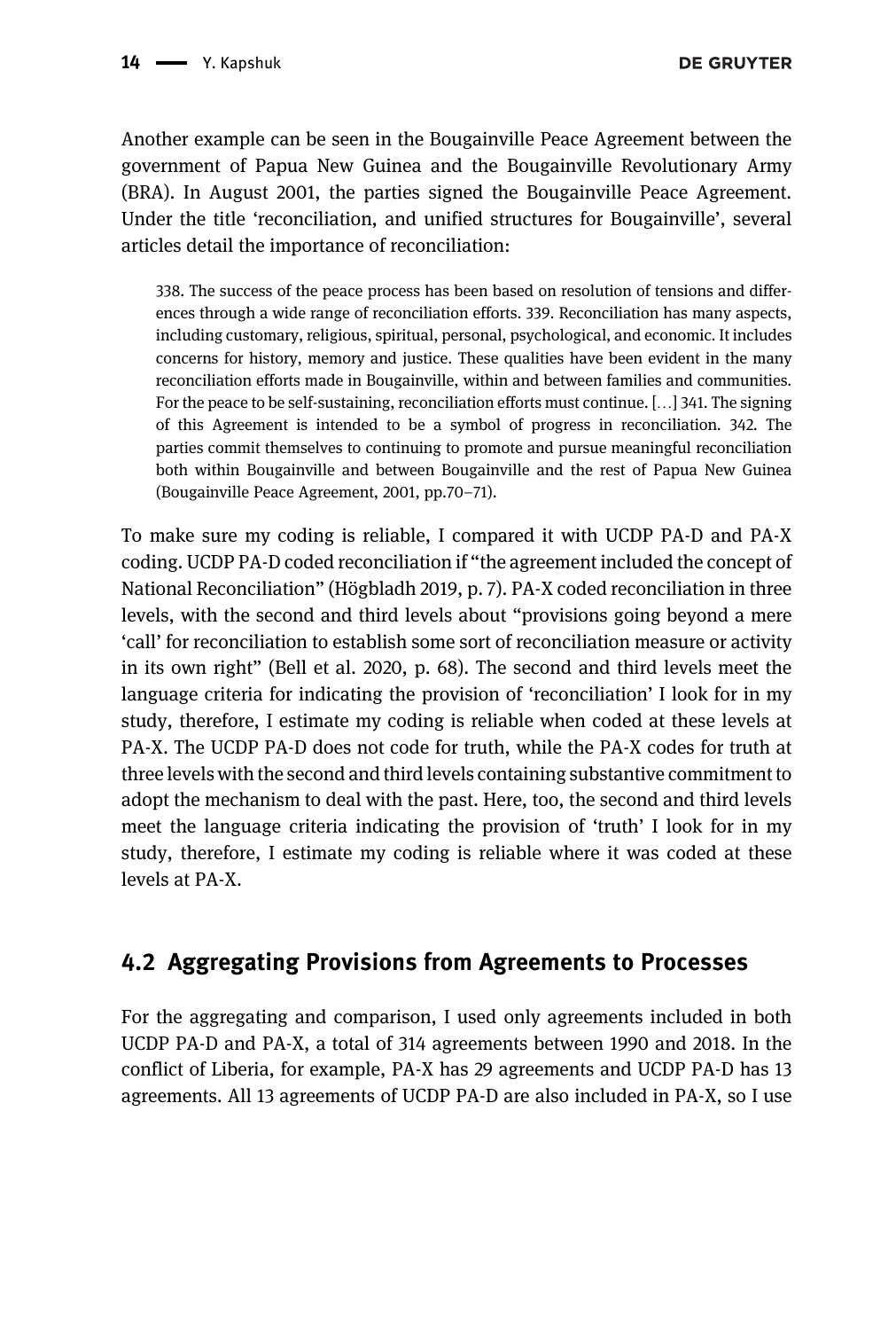those 13 for aggregating agreements with processes. The conflict in Liberia, as mentioned earlier, included two civil wars, the first between 1989 and 1997, and the second between 1999 and 2003. The first agreement included in both UCDP PA-D and PA-X is Banjul III Agreement signed in 1990 between the government and the INPFL. As is seen in [Table 2a,](#page-14-0) this agreement is associated in PA-X with process No. 69 and in UCDP PA-D with process No. 27. The other 12 agreements in PA-X are associated with process No. 69. However, in UCDP PA-D they are associated with three more processes: Bamako, Nanjul IV and Lomé agreements signed in 1990–1991 between the government and both INPFL and NPFL, are associated with process No. 28; seven other agreements that were signed in 1991–1996 between the government and NPFL, are associated with process No. 29; and two agreements signed in 2003 between the government and both MODEL and LURD, are associated with process No. 30.

| Conflict     | Peace agreement                        |            |              | pa_date Truth Reconciliation Process | <b>UCDP</b> | <b>Process</b><br><b>PAX</b> |
|--------------|----------------------------------------|------------|--------------|--------------------------------------|-------------|------------------------------|
| Liberia      | Banjul III agreement                   | 1990-10-24 | $\Omega$     | $\Omega$                             | 27          | 69                           |
| (Government) | Bamako ceasefire<br>agreement          | 1990-11-28 | $\Omega$     | 0                                    | 28          |                              |
|              | Banjul IV agreement                    | 1990-12-21 | 0            | 0                                    |             |                              |
|              | Lomé ceasefire<br>agreement            | 1991-02-13 | $\mathbf{0}$ | 0                                    |             |                              |
|              | Yamossoukro IV<br>agreement            | 1991-10-30 | $\mathbf{0}$ | $\mathbf{0}$                         | 29          |                              |
|              | Geneva agreement                       | 1992-04-07 | $\Omega$     | 0                                    |             |                              |
|              | Cotonou agreement                      | 1993-07-25 | 0            | 0                                    |             |                              |
|              | Akosombo agreement                     | 1994-09-12 | $\Omega$     | 0                                    |             |                              |
|              | Clarification of the<br>Akosombo agrmt | 1994-12-21 | $\mathbf{0}$ | $\Omega$                             |             |                              |
|              | Abuja peace<br>agreement               | 1995-08-19 | $\Omega$     | 0                                    |             |                              |
|              | Supplement to the<br>Abuja accord      | 1996-08-17 | $\Omega$     | $\Omega$                             |             |                              |
|              | Accra ceasefire<br>agreement           | 2003-06-17 | 0            | 0                                    | 30          |                              |
|              | Accra comprehensive<br>agreement       | 2003-08-18 | $\mathbf{1}$ | 1                                    |             |                              |

<span id="page-14-0"></span>Table 2a: Liberia Coding truth and reconciliation provisions in agreements and associating agreements with processes.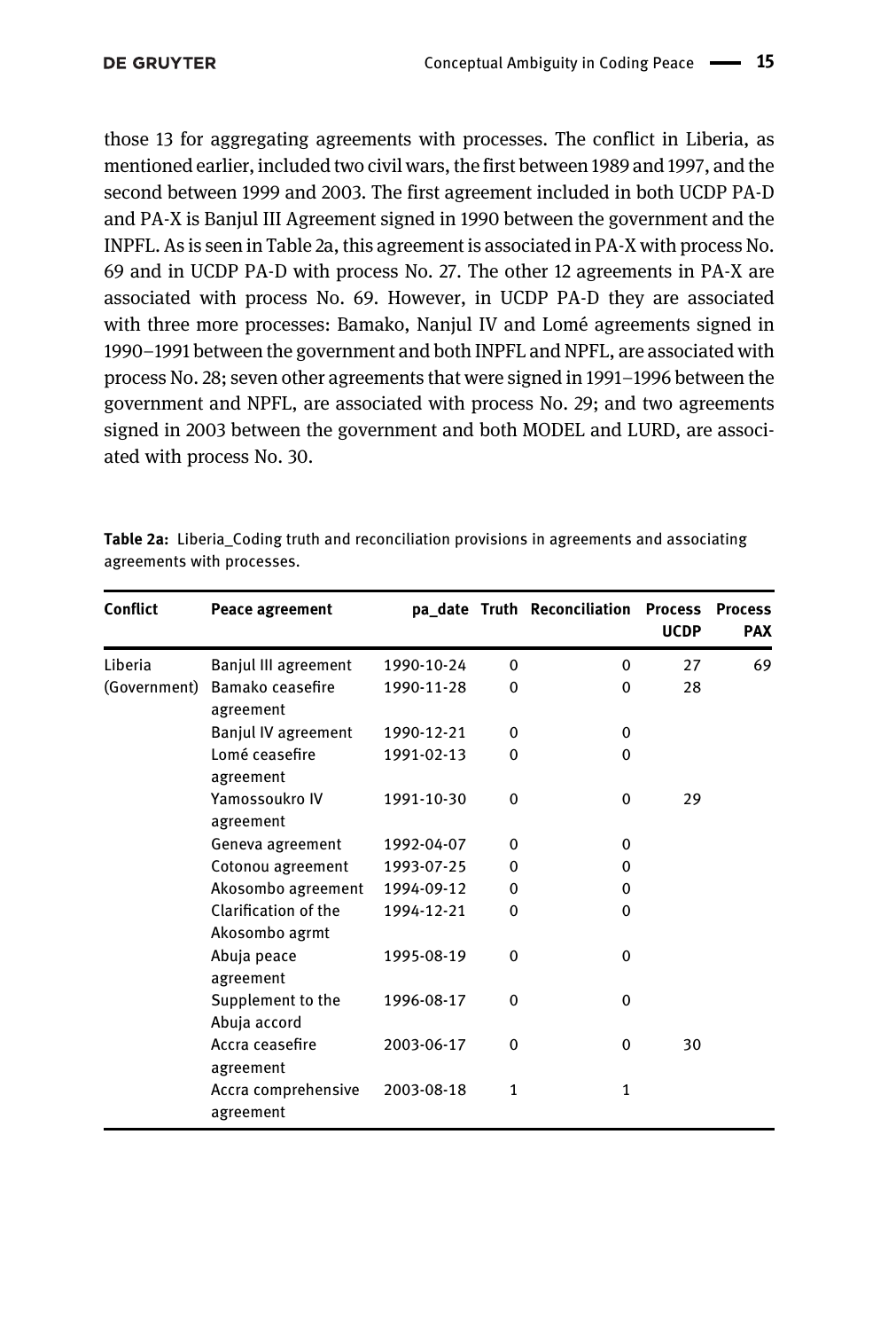After assigning peace agreements with a peace process, I suggest treating them as one text. I examine whether provisions of truth and reconciliation are included in the text of the agreements assigned to each peace process, and accordingly each provision is coded as 1/0. Therefore, when truth or reconciliation is identified in one or more of the agreements associated with a peace process, I code the entire peace process as having this component. In Liberia, from all 13 agreements, the only one that included the provisions of truth and reconciliation is the Accra Comprehensive Agreement (as is seen in [Table 2a](#page-14-0)).

In the aggregating process using the UCDP PA-D assigning of agreements to processes, the Accra Agreement is associated with process No. 30, so this process was coded as including the provisions of truth and reconciliation. As is seen in [Table 2b](#page-15-0), the other three processes  $-$  Nos. 27, 28 and 29  $-$  were coded as not including truth and reconciliation. So out of four peace processes related with the Liberian conflict, only one includes these provisions, namely 1/4 or 25 percent. In contrast, using the PA-X assigning of agreements to processes, the Accra Agreement is associated with process No. 69, so this process was coded as including the provisions of truth and reconciliation. So, the one peace process related to the Liberian conflict includes these provisions, namely 1/1 or 100 percent.

With respect to the 314 agreements included in both UCDP and PA-X, the association of agreements to processes, in UCDP the 314 agreements are associated with 108 processes, and in PA-X with 70 processes. The data show that 42% from the peace processes in PA-X include provisions of reconciliation, in contrast to 31% from the peace process in UCDP. In addition, 27% from the peace processes in PA-X include provisions of truth, while 24% from the peace process in UCDP (see [Figure 1\)](#page-16-0).

| <b>UCDP</b> proc                              |   | Truth Recon PA-X proc | Truth | Recon |
|-----------------------------------------------|---|-----------------------|-------|-------|
| Liberian peace process 1 (No. 27) (1990)      | 0 | 0 Liberian peace      |       | 1.    |
| Liberian peace process 2 (No. 28) (1990–1991) | 0 | 0 process (No. 69)    |       |       |
| Liberian peace process 3 (No. 29) (1991–1996) | 0 |                       |       |       |
| Liberian peace process 4 (No. 30) (2003)      |   |                       |       |       |

<span id="page-15-0"></span>Table 2b: Liberia\_Data on truth and reconciliation provisions in peace processes.

As can be seen in [Appendix I](#page-24-0), in a comparison between the two datasets, out of 63 conflicts 30 include peace agreements associated differently with peace processes while 33 associated similarly. The 30 conflicts in which peace agreements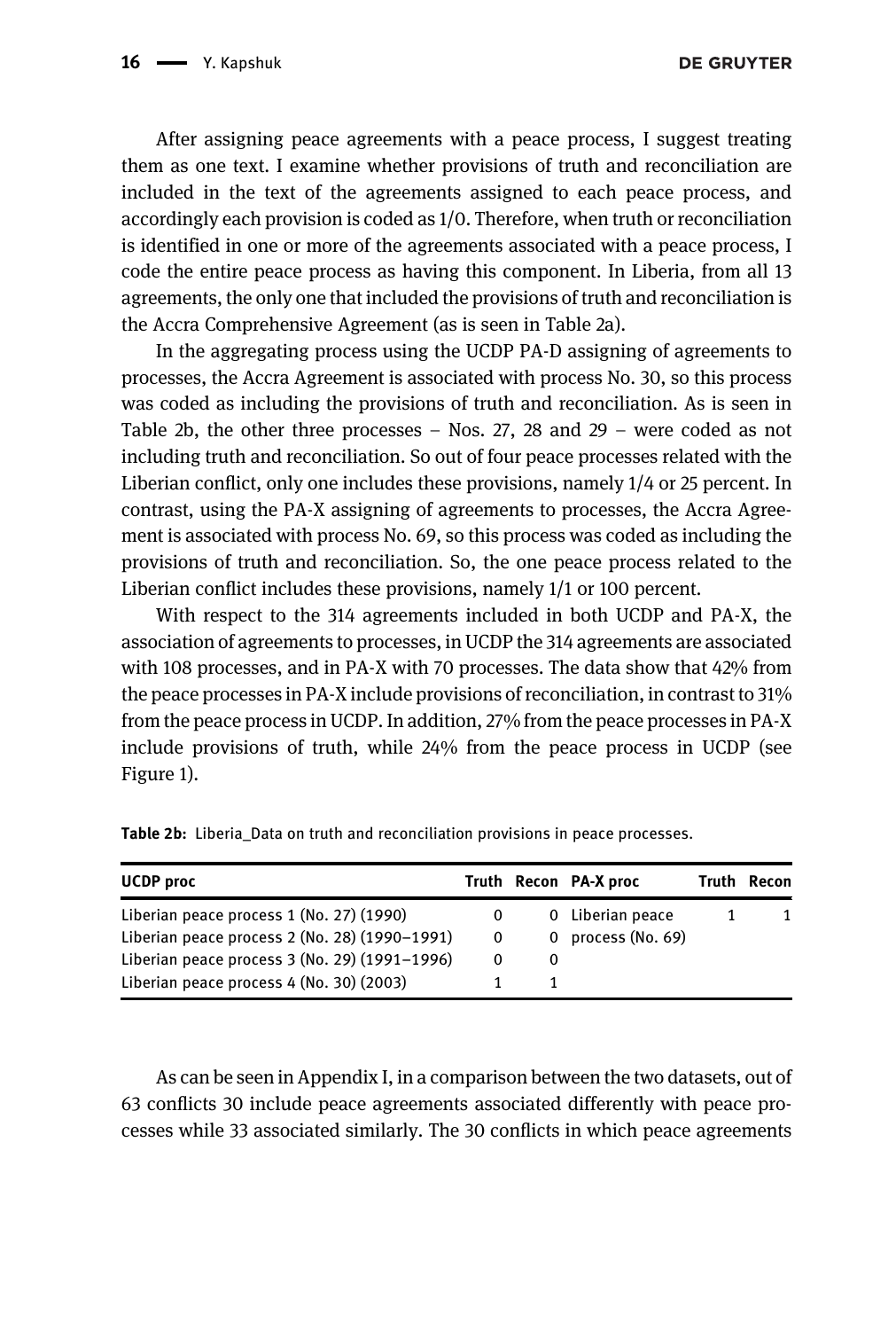are associated differently with peace processes in UCDP PA-D compared to PA-X are presented in [Appendix II](#page-24-0).

In UCDP PA-D, the agreements in these 30 conflicts are associated with 64 peace processes. In PA-X, the agreements in these 30 conflicts are associated with 27 peace processes. As in the mentioned conflict in Liberia, agreements at the UCDP PA-D are associated with four processes while at the PA-X they are associated with one process. And as stated above, only one from four process at UCDP PA-D includes truth and reconciliation provisions (25%), while one from one process at PA-X includes these provisions (100%). The data as in the case of Liberia are an example of the difference in all other such processes: 59% of peace processes in PA-X included provisions of reconciliation, in contrast to 31% of peace processes in UCDP PA-D; 44% of peace processes in PA-X included provisions of truth, in contrast to 30% of peace processes in UCDP PA-D. Thus, the provision of reconciliation in PA-X is almost two times than that of UCDP PA-D, and the provision of truth in PA-X is 1.5 times than in UCDP.

The 33 conflicts in which peace agreements are associated similarly with peace processes in UCDP PA-D compared to PA-X are presented in [Appendix II.](#page-24-0) The agreements in these 33 conflicts are associated similarly with 43 peace processes at both UCDP PA-D and PA-X. As an example, all agreements in the peace process in Anjouan between the government of Comoros and the Popular Movement of Anjouan (MPA), are associated similarly in both UCDP PA-D and PA-X (as is seen in [Table 3a](#page-17-0)).



<span id="page-16-0"></span>Figure 1: Rates of provisions on truth and reconciliation from all peace processes in each dataset.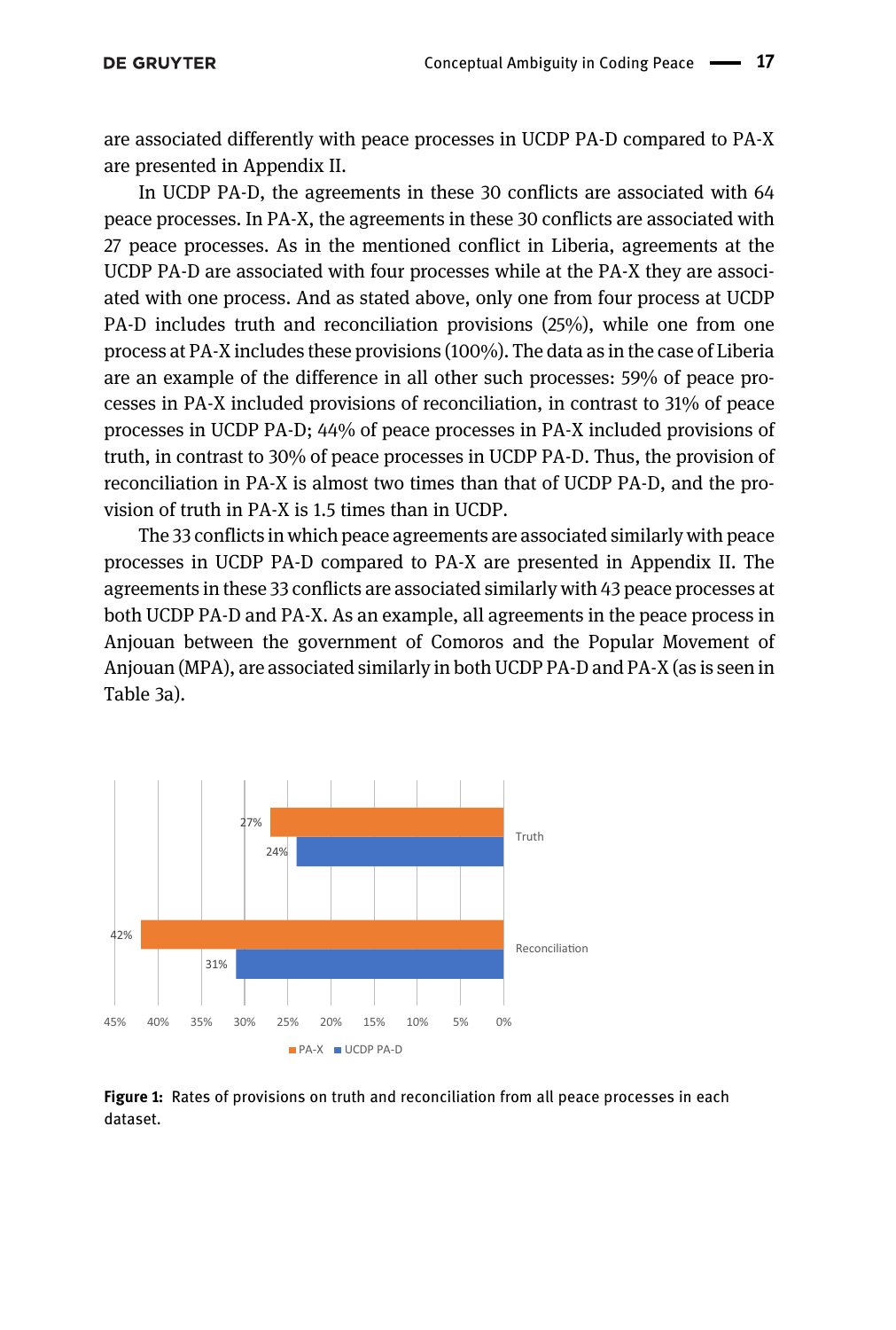| Conflict            | Peace agreement                              |            |   | pa date Truth Reconciliation Process | <b>UCDP</b> | <b>Process</b><br><b>PAX</b> |
|---------------------|----------------------------------------------|------------|---|--------------------------------------|-------------|------------------------------|
| Comoros:<br>Anjouan | Addis Ababa<br>agreement                     | 1997-12-13 | 0 | 0                                    | 44          | 15                           |
|                     | The Farmboni<br>declaration                  | 2000-08-26 | 0 | 0                                    |             |                              |
|                     | The Farmboni II<br>agreement                 | 2001-02-17 | 0 | 1                                    |             |                              |
|                     | Agrmts on the transi-<br>tional arrangements | 2003-12-20 | 0 | 0                                    |             |                              |

<span id="page-17-0"></span>Table 3a: Comoros: Anjouan Coding truth and reconciliation provisions in agreements and associating agreements with processes.

In the aggregating of agreements to processes, because that the Famboni II agreement included a provision of reconciliation, both processes (No. 44 in UCDP PA-D and No. 15 in PA-X) are coded as including the provision of reconciliation, as seen in [Table 3b.](#page-17-1)

<span id="page-17-1"></span>Table 3b: Comoros: Anjouan\_Data on truth and reconciliation provisions in peace processes.

| <b>UCDP</b> process                                 | Truth Reconciliation PAX process |                                                     |   | <b>Truth Reconciliation</b> |
|-----------------------------------------------------|----------------------------------|-----------------------------------------------------|---|-----------------------------|
| Anjouan peace process<br>$(No. 0.44) (1997 - 2003)$ |                                  | 1 Anjouan peace process<br>$(No. 15) (1997 - 2003)$ | 0 |                             |

The data from both datasets is the same: 30% of peace processes included provisions of reconciliation, and 16% included provisions of truth.

In conclusion, the UCDP PA-D and PA-X have groups of agreements associated with the same peace processes, as is the case with Anjouan, and have groups of agreements associated with different peace processes, as is the case with Liberia. These differences affect how data are aggregated from the peace agreement level to the peace process level.

# 5 Suggesting Preliminary Options for Sorting Agreements into Processes

In light of the differences between and the inconsistencies within the databases and the absence of clear definitions to guide our coding practices, below I consider some possible approaches when working with these kinds of data.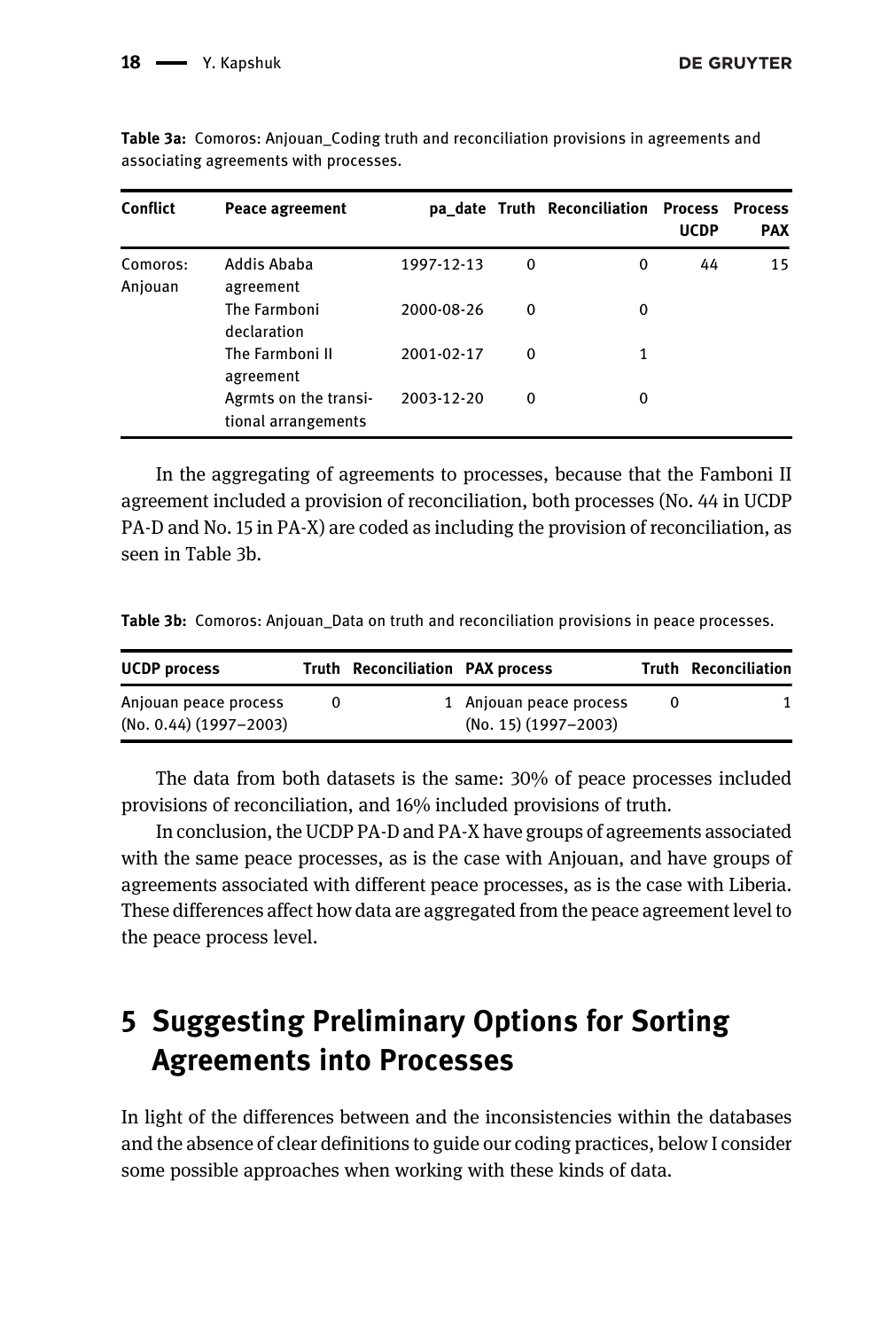a) One option is to lump all agreements signed within an armed conflict into one peace process regardless of: the duration of the armed conflict, the signatories to the agreements, or whether the conflict ended or resumed. In such a case, one would rely on a database of armed conflicts, gather all the agreements associated with the conflict to then aggregate to the level of peace processes. This method for associating agreements with processes is more readily reflected in PA-X than in UCDP PA-D. For example, while in UCDP PA-D, the 16 peace agreements in the Burundi conflict are associated with four peace processes, in PA-X all 16 agreements are associated with just one. Another example can be taken from the Azawad region in northern Mali. Three agreements were signed in 1991–1992 between the government of Mali, the MPA (Popular Movement for the Liberation of Azawad), and other rebel groups. The final agreement, 'Pacte National', lasted until 1994 when the FIAA, a signatory of the Pact, declared war on the Malian government (UCDP Encyclopedia). These three agreements of 1991–1992 are associated with one peace process in both datasets (No. 54 in UCDP PA-D, No. 74 in PA-X). In 2012 a new episode of the conflict over Azawad broke out. One agreement was signed in 2013 and two agreements were signed in 2015 between the government and the CMA (Coordination of Azawad Movements). In PA-X, these agreements are associated with the same process as the 1991–1992 agreements (No. 74) while in UCDP PA-D, the three agreements from 2013–2015 are each associated with a different peace process (#103, 121, 122).

b) Another option is to associate all agreements signed by the same signatory parties to the same peace process. The change in even one signatory party marks the start of a new process and, thus, subsequent agreements will be associated with a new process. The logic of this approach is that when there is a new party in the negotiation, the parties usually start a new process of negotiation on all issues in the conflict. This method is more readily reflected in UCDP PAD than in PA-X. For example, the conflict in Liberia (No. 30) includes two agreements signed in 2003 between the government and both MODEL and LURD. These two agreements ended the second Liberian civil war and, according to the UCDP PA-D, are not related to the previous 11 agreements in Liberia signed between the government and NPFL and INPFL from 1990 to 1996 to settle the first Liberian civil war. Moreover, in 2003 the government was led by Charles Taylor, while in 1990–1996 Taylor led the rebel group NPFL. Therefore, separating the two agreements that ended the second Liberian civil war from the agreements that settled the first civil war seems reasonable. Yet, PA-X codes the two agreements and the 11 other agreements as part of one peace process (No. 69).

However, associating agreements with a new process when a change in the signatory parties occurs is also not straightforward. For example, in cases when a government signs an agreement with one party, and then later signs a similar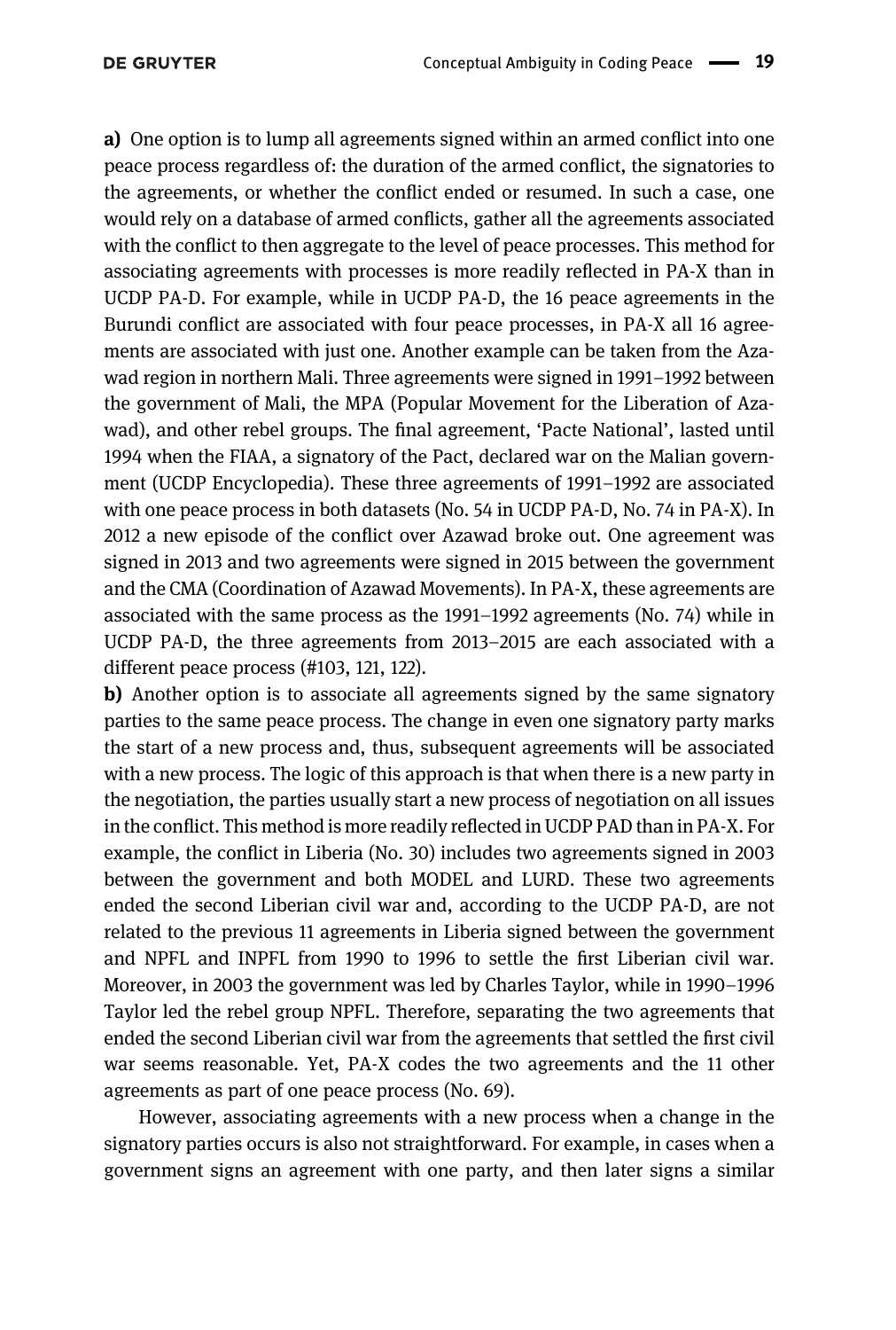**DE GRUYTER** 

agreement with other parties, is it an entirely new process? As mentioned before, all agreements in the conflict in Burundi are related to the 2000s Arusha peace and reconciliation agreement. The two rebel parties that refused to sign the Arusha agreement, signed later agreements based on what was agreed to in Arusha. An argument can be made for both coding schemes.

c) Another consideration for associating agreements with processes is the agreement's level of comprehensiveness. When an agreement represents a move forward from a period of conflict to a period of post-conflict, this indicates the parties have addressed and resolved conflict incompatibilities, which can signal the end of a process. This method is reflected in cases in both databases.

In UCDP PA-D a comprehensive agreement is defined as a full peace agreement: "an agreement where one or more dyad agrees to settle the whole incompatibility" [\(Pettersson, Högbladh, and Öberg 2019,](#page-23-2) p. 590). Such agreements are also called "resolution agreements" in contrast to "intention agreements", in which the parties address part of an incompatibility and express their aim to address the whole incompatibility [\(Cox 2019](#page-23-4), p. 469). In PA-X, agreements that resolve an incompatibility are defined as 'framework-substantive, comprehensive': "agreements that concern parties that are engaged in discussion and agreeing to substantive issues to resolve the conflict and appear to be set out as a comprehensive attempt to resolve" ([Bell et al. 2020](#page-23-1)). When associating agreements with processes, full or substantive-comprehensive agreements mark a resolution of the peace process (including implementation/follow-up agreements). For example, the 'Agreement for a Firm and Lasting Peace' in Guatemala between the government and the URNG is coded as a full agreement by UCDP PA-D and as a substantive-comprehensive agreement by PA-X. This agreement is the last one associated with the peace process (No. 23 [UCDP PA-D] and No. 45 [PA-X]), to which more than 10 previous agreements in Guatemala are associated.

However, in PA-X a substantive-comprehensive agreement is not always used to mark the end of a process and, in many cases, a process includes more than one such agreement, as in the aforementioned process in Burundi (No. 16), which includes five substantive-comprehensive agreements between 2000 and 2008. Furthermore, associating agreements with processes according to the level of incompatibility addressed is ambiguous. First, in some cases, it is difficult to know if all the incompatibility was resolved. Second, all agreements leave some issues for future development. Third, many agreements coded as full in UCDP PA-D are not coded as substantive-comprehensive in PA-X and vice versa. For example, the 'Declaration of the Summit of the Heads of State and Government of the Great Lakes region on the Burundi Peace Process' signed in 2008 is coded as a full agreement in UCDP. According to PA-X this agreement is an implementation agreement of a previous substantive-comprehensive agreement (Agreement on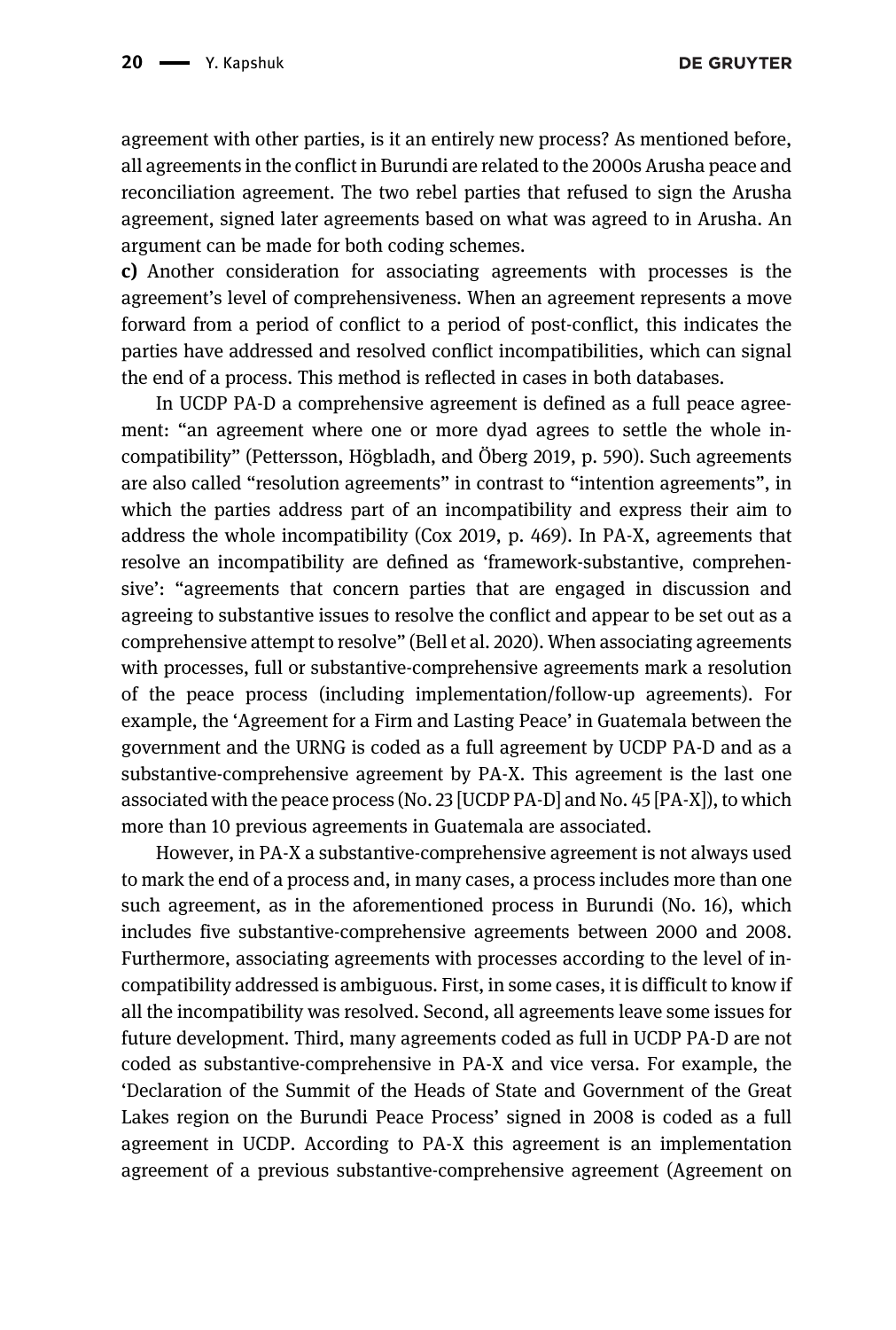Principles Towards lasting Peace, Security, and Stability in Burundi) signed in 2006. In contrast to PA-X, the UCDP PA-D codes this 2006 agreement as a peace process agreement (intention agreement).

In addition, another difficulty concerns coding for partial agreements (intention agreement) as part of a peace process. A partial agreement is an agreement that addresses part of the incompatibility [\(Pettersson, Högbladh, and](#page-23-2) [Öberg 2019\)](#page-23-2). The logic is that if a partial agreement is signed, the process is not over. And so, the expectation is that the agreement that follows the partial agreement will be associated with the same peace process, as long the parties are the same. For example, when in 2012–2014 the government of the Philippines and the MILF signed several partial agreements all of which are coded as belonging to the same peace process between the same parties in 2005–2006 (No. 59 [UCDP PA-D] and No. 90 [PA-X]). However, there are cases in which although the previous agreement between the parties is defined as partial, the next agreement between the same parties is associated with a new peace process. For example, the partial agreements signed between the government of Colombia and the FARC during 1999 and 2002 are associated with process No. 17 [UCDP PA-D], while agreements between the same parties during 2012 and 2014 are associated with a different process. On the one hand, because 10 years had lapsed since the previous agreement, it makes some sense that a new agreement would indicate the start of a new process. However, in other cases this logic is not maintained, for example, agreements between Eritrea and Ethiopia in 2000 and 2018 are associated with the same process (No. 66).

Yet, there is one differentiation between the case of Colombia-FARC and the case of Philippines-MILF. In Colombia, the agreements in 1999–2002 are coded as 'ended' since the government ended the peace talk after FARC hijacked a plane and kidnaped a senior senator [\(Forero 2002](#page-23-18)). In the Philippines, the agreements in 2005–2006 are not coded as 'ended', so this may explain the continuation of the same peace process. However, if the validity of an agreement is key for associating agreements with processes, this is not reflected in other cases. For example, the 'Islamabad accord' signed in 1993 between the government of Afghanistan and the Hizb-i Islami-yi is coded as 'ended', however, the 'Jalalabad accord' signed after the failure of the 'Islamabad accord' is associated with the same peace process (No. 1 [UCDP PA-D]).

d) And, finally, an examination of whether an agreement relies on or mentions a previous agreement is relevant. For example, the government of El Salvador and the FMLN signed the Geneva agreement in April 1990. All subsequent agreements, such as the agreement on Human Rights (San Jose Agreement), mention the April 1990 Geneva Agreement: "[i]n accordance with the provisions of the Geneva Agreement and the agenda for the negotiations which was adopted in Caracas, the Parties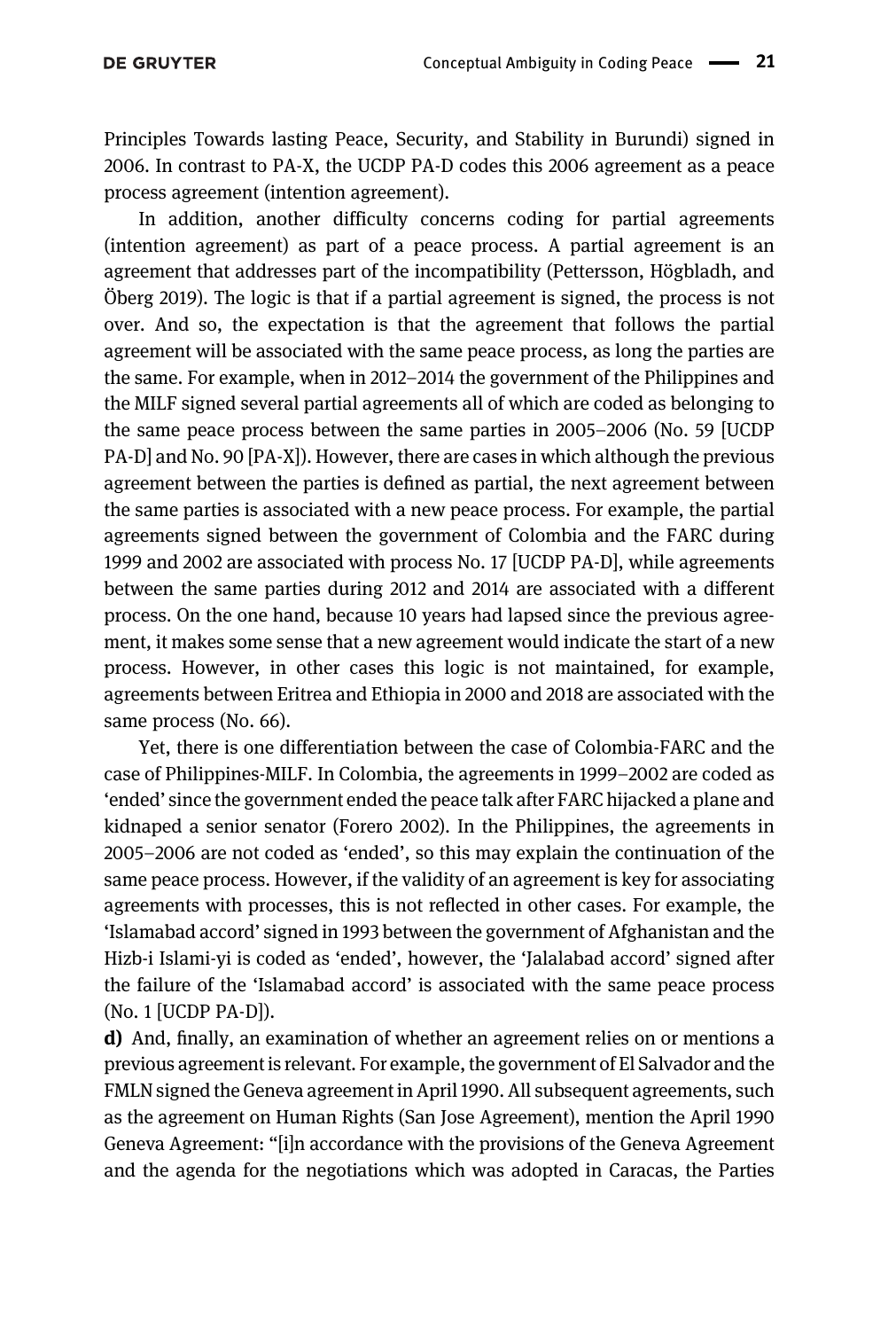hereby agree to ..." ([Agreement on Human Rights 1990,](#page-22-0) p. 4). A direct mention of this kind indicates that the 'Agreement on Human Rights' belongs to the same process as the Geneva Agreement (No. 22 [UCDP PA-D], No. 36 [PA-X]).

However, it also makes sense not to associate every agreement that specifies the name of a previous agreement with the same process. For instance, agreements between a government and a rebel group might mention a previous agreement that the government and another rebel group signed. The fact that the name of an agreement is mentioned may not be enough to indicate the agreements are part of the same peace process. Moreover, there are examples of agreements that reference a previous agreement which are associated with yet another agreement not mentioned in the text. As I showed above in the Burundi conflict, although an agreement signed in 2008 mentions an agreement signed in 2006, in PA-X they are both associated with an agreement signed in 2000.

To sum up this section, it is difficult to point to one of the options as the preferred option for associating peace agreements with peace processes because, as noted above, each option has advantages and disadvantages. For those who focus on the armed conflict itself, the first option will likely be most useful because all the agreements in an armed conflict will be associated with the same process. However, for studies that take into account the different parties to an armed conflict, the second option is better because it captures when a change in the signatories occurs and marks that change as the beginning of a new process. Assigning agreements to processes according to agreement type also has advantages especially when processes follow the logic of: preliminary agreement, followed by partial agreements, and ending with a comprehensive agreement. However, conflict and negotiation are not always logical, and agreement-type is often difficult to classify. In these cases, the actual usefulness of this option challenging. Finally, associating an agreement with a process when the agreement relies on/refers to a previous agreement already associated with that process is, indeed, useful when the agreement clearly mentions how it relies on said previous agreement. However, there are multiple and competing motivations for why an agreement might mention a previous one, and so using this option can require more supporting or explanatory evidence.

#### 6 Summary and Conclusions

The differences between the datasets and the discrepancies within them affect how data are aggregated from the peace agreement level into the peace process level. While each dataset associates peace agreements with peace processes, they do not offer a way to aggregate data from agreements to the process level. As I have shown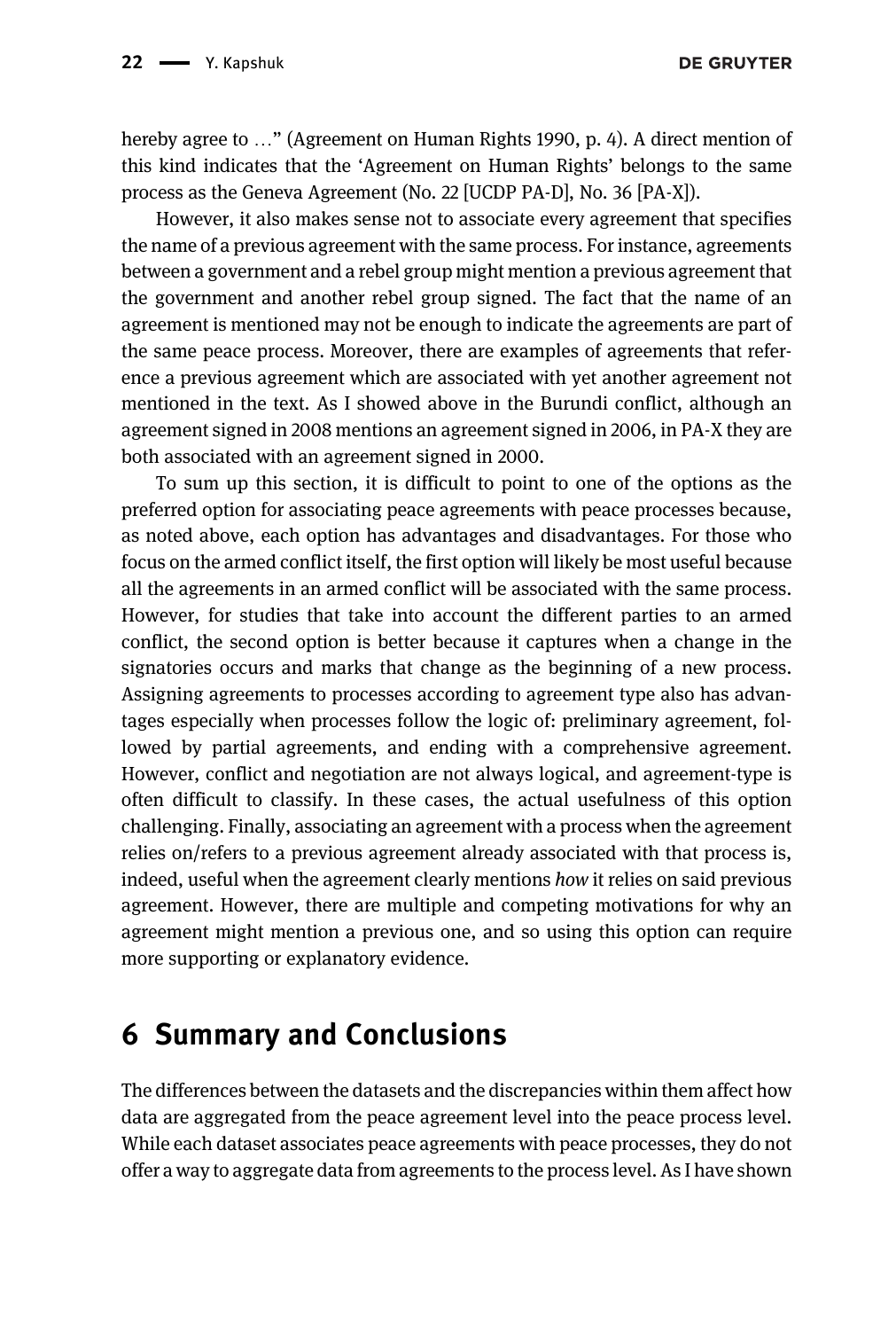throughout the study, the aggregation operation takes each group of agreements, treats them as one text, and codes the data on the presence or absence of each provision. The fact that this aggregation cannot be done with the click of a button – and during which there are questions like according to what criteria are agreements associate with a process, or how to code a provision that appears in more than one agreement in the same process – explain why there are almost no studies that have done this.

Such complexities in our databases makes characterizing how individual peace agreements are associated with peace processes crucial for reliable and valid findings. Therefore, I recommend developing a disciplinary standard for how such elements ought to be coded which, in turn, will facilitate consistent data production across databases.

Several preliminary approaches for associating agreements with processes are suggested: 1) Same armed-conflicts: all agreements signed within an armed conflict will be assigned to one peace process, regardless of the duration of the armed conflict, the signatories to the agreements, or whether it ended or resumed; 2) Same parties: all agreements signed by the same signatory parties will be assigned to the same peace process; 3) Level of comprehensiveness: when an agreement represents a move forward from conflict into a post-conflict period, this indicates the parties have addressed and resolved conflict incompatibilities, which can signal the end of a process; 4) Reliance on a previous agreement: when an agreement relies on a previous agreement they will be assigned to the same peace process.

These methods for aggregating data are the primary options applied in one way or another in both databases. However, each database approaches these possible coding scenarios differently and both databases apply their own approaches for coding inconsistently. These facts should motivate us to rethink how and according to what principles should we associate peace agreements with peace processes. Establishing clear principles may lead researchers to build a new dataset where peace processes are the primary unit of analysis.

Acknowledgments: I thank the editor in chief and two anonymous reviewers of Peace Economics, Peace Science and Public Policy for their helpful suggestions and careful reading of the article.

#### References

<span id="page-22-0"></span>Agreement on Human Rights. 1990. Agreement on Human Rights (San Jose Agreement). Also available at [https://peacemaker.un.org/sites/peacemaker.un.org/](https://peacemaker.un.org/sites/peacemaker.un.org/files/SV_900726_SanJoseAgreement.pdf)files/SV\_900726\_ [SanJoseAgreement.pdf](https://peacemaker.un.org/sites/peacemaker.un.org/files/SV_900726_SanJoseAgreement.pdf).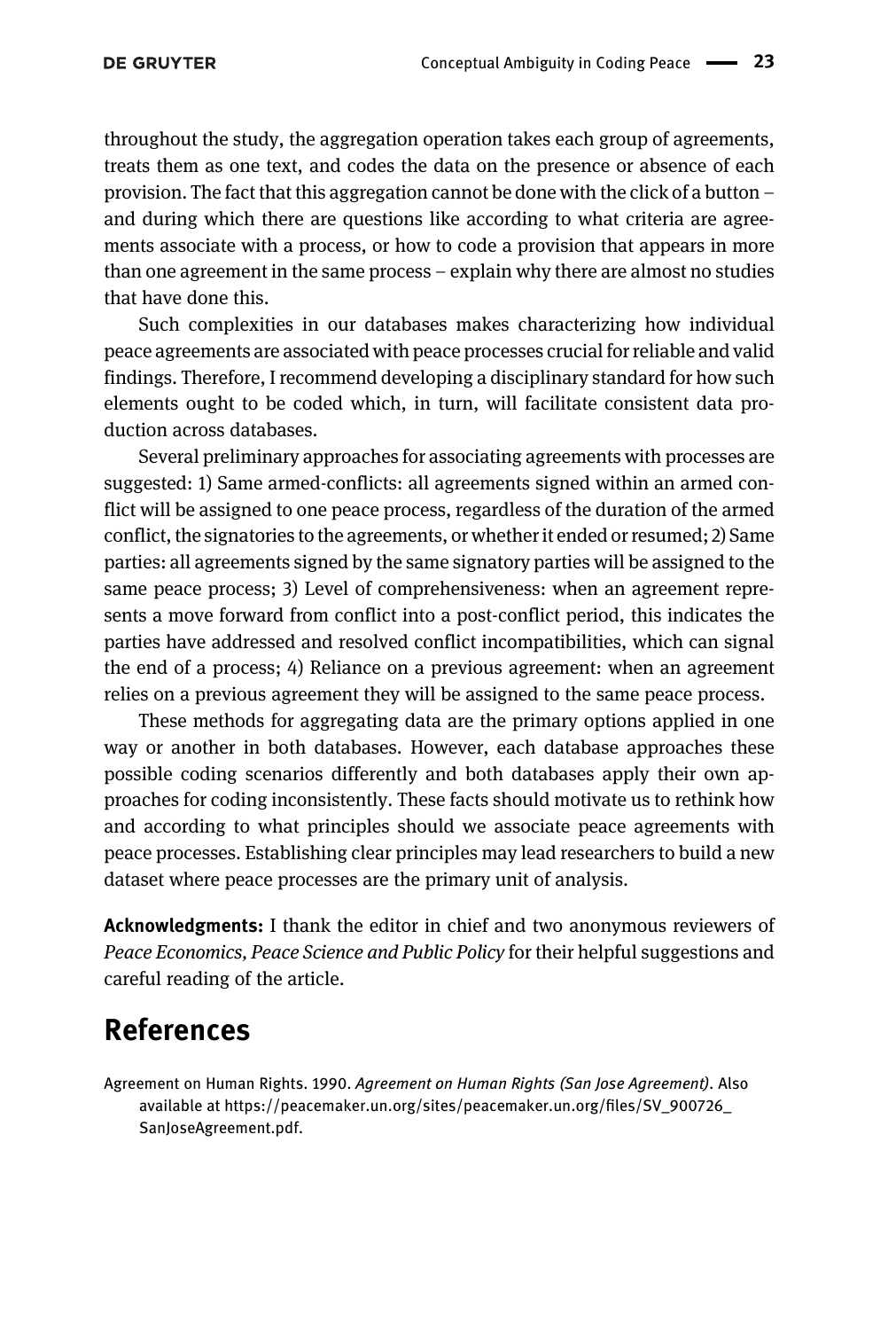- <span id="page-23-5"></span>Badran, R. 2014. "Intrastate Peace Agreements and the Durability of Peace." Conflict Management and Peace Science 31 (2): 193–217.
- <span id="page-23-17"></span>Bar-Tal, D. 2000. "From Intractable Conflict through Conflict Resolution to Reconciliation: Psychological Analysis." Political Psychology 21 (2): 351–65.
- <span id="page-23-14"></span>Bashir, B. 2011. "Reconciling Historical Injustices: Deliberative Democracy and the Politics of Reconciliation." Res Publica 18 (2): 127–43.
- <span id="page-23-0"></span>BBC. 2016. "Colombia Peace Deal: Historic Agreement is Signed." BBC, [https://www.bbc.com/](https://www.bbc.com/news/world-latin-america-37477202) [news/world-latin-america-37477202](https://www.bbc.com/news/world-latin-america-37477202).
- <span id="page-23-3"></span>Bell, C. 2003. Peace Agreements and Human Rights. New York: Oxford University Press.
- <span id="page-23-13"></span>Bell, C., and S. Badanjak. 2019. "Introducing PA-X: A New Peace Agreement Database and Dataset." Journal of Peace Research 56 (3): 452–66.
- <span id="page-23-1"></span>Bell, C., S. Badanjak, J. Beujouan, T. Epple, R. Forster, A. Jamar, S. Molloy, K. McNicholl, K. Nash, P. Jan, R. Wilson, and L. Wise. 2020. PA-X Peace Agreements Database and Dataset, Version 3. Also available at [www.peaceagreements.org.](http://www.peaceagreements.org)
- <span id="page-23-16"></span>Brounéus, K. 2003. Reconciliation and Development. Berlin: Friedrich-Ebert-Stiftung. Also available at [http://library.fes.de/pdf-](http://library.fes.de/pdf-files/iez/04999.pdf)files/iez/04999.pdf.
- <span id="page-23-4"></span>Cox, J. M. 2019. "Negotiating Justice: Ceasefires, Peace Agreements, and Post-Conflict Justice." Journal of Peace Research 57: 466–81.
- <span id="page-23-8"></span>Fontana, G., A. Kartsonaki, N. Neudorfer, D. Walsh, S. Wolff, and C. Yakinthou. 2020. "The Dataset of Political Agreements in Internal Conflicts (PAIC)." Conflict Management and Peace Science. Also available at [https://research.birmingham.ac.uk/portal/en/publications/the-dataset](https://research.birmingham.ac.uk/portal/en/publications/the-dataset-of-political-agreements-in-internal-conflicts-paic(573660ad-cc1d-4413-bc06-2549378ae71b).html?_ga=2.81088020.202491451.1590887898-1526890727.1586769609)[of-political-agreements-in-internal-con](https://research.birmingham.ac.uk/portal/en/publications/the-dataset-of-political-agreements-in-internal-conflicts-paic(573660ad-cc1d-4413-bc06-2549378ae71b).html?_ga=2.81088020.202491451.1590887898-1526890727.1586769609)flicts-paic(573660ad-cc1d-4413-bc06- [2549378ae71b\).html?\\_ga=2.81088020.202491451.1590887898-1526890727.1586769609.](https://research.birmingham.ac.uk/portal/en/publications/the-dataset-of-political-agreements-in-internal-conflicts-paic(573660ad-cc1d-4413-bc06-2549378ae71b).html?_ga=2.81088020.202491451.1590887898-1526890727.1586769609)
- <span id="page-23-18"></span>Forero, J. 2002. Colombian Rebels Hijack a Plane and Kidnap a Senator. New-York: The New York Times. [https://www.nytimes.com/2002/02/21/world/colombian-rebels-hijack-a-plane](https://www.nytimes.com/2002/02/21/world/colombian-rebels-hijack-a-plane-and-kidnap-a-senator.html)[and-kidnap-a-senator.html.](https://www.nytimes.com/2002/02/21/world/colombian-rebels-hijack-a-plane-and-kidnap-a-senator.html)
- Govier, T., and C. A. L. Prager. 2003. Dilemmas of Reconciliation: Cases and Concepts. Waterloo, Ont: Wilfrid Laurier University Press.
- <span id="page-23-10"></span>Guelke, A. 2014. "Brief Reflections on Measuring Peace." Shared Space 18: 105–12.
- <span id="page-23-11"></span>Harbom, L., S. Hogbladh, and P. Wallensteen. 2006. "Armed Conflict and Peace Agreements." Journal of Peace Research 43 (5): 617–31.
- <span id="page-23-15"></span>Hayner, P. B. 2010. Unspeakable Truths: Transitional Justice and the Challenge of Truth Commissions. Routledge.
- <span id="page-23-6"></span>Högbladh, S. 2012. "Peace Agreements 1975–2011—Updating the UCDP Peace Agreement Dataset." In States in Armed Conflict, edited by L. Themnér, and T. Themnér, 39-56. Uppsala: Uppsala University.
- <span id="page-23-12"></span>Högbladh, S. 2019. UCDP Peace Agreement Dataset Codebook Version 19.1. Uppsala: Uppsala Conflict Data Program.
- <span id="page-23-9"></span>Kauffmann, M. 2008. Building and Using Datasets on Armed Conflicts. Amsterdam: IOS Press.
- <span id="page-23-7"></span>Mallinder, L. 2018. Amnesties and Inclusive Political Settlements (Transitional Justice Series) [PA-X Report]. Global Justice Academy. Edinburgh: University of Edinburgh. Also available at [https://www.politicalsettlements.org/publications-database/amnesties-and-inclusive](https://www.politicalsettlements.org/publications-database/amnesties-and-inclusive-political-settlements/)[political-settlements/.](https://www.politicalsettlements.org/publications-database/amnesties-and-inclusive-political-settlements/)
- McCartney, C., and P. Nolan. 2014. "Tracking Progress in Building Peaceful and Shared Societies." Shared Space 18: 4–12.
- <span id="page-23-2"></span>Pettersson, T., S. Högbladh, and M. Öberg. 2019. "Organized Violence, 1989–2018 and Peace Agreements." Journal of Peace Research 56 (4): 589–603.